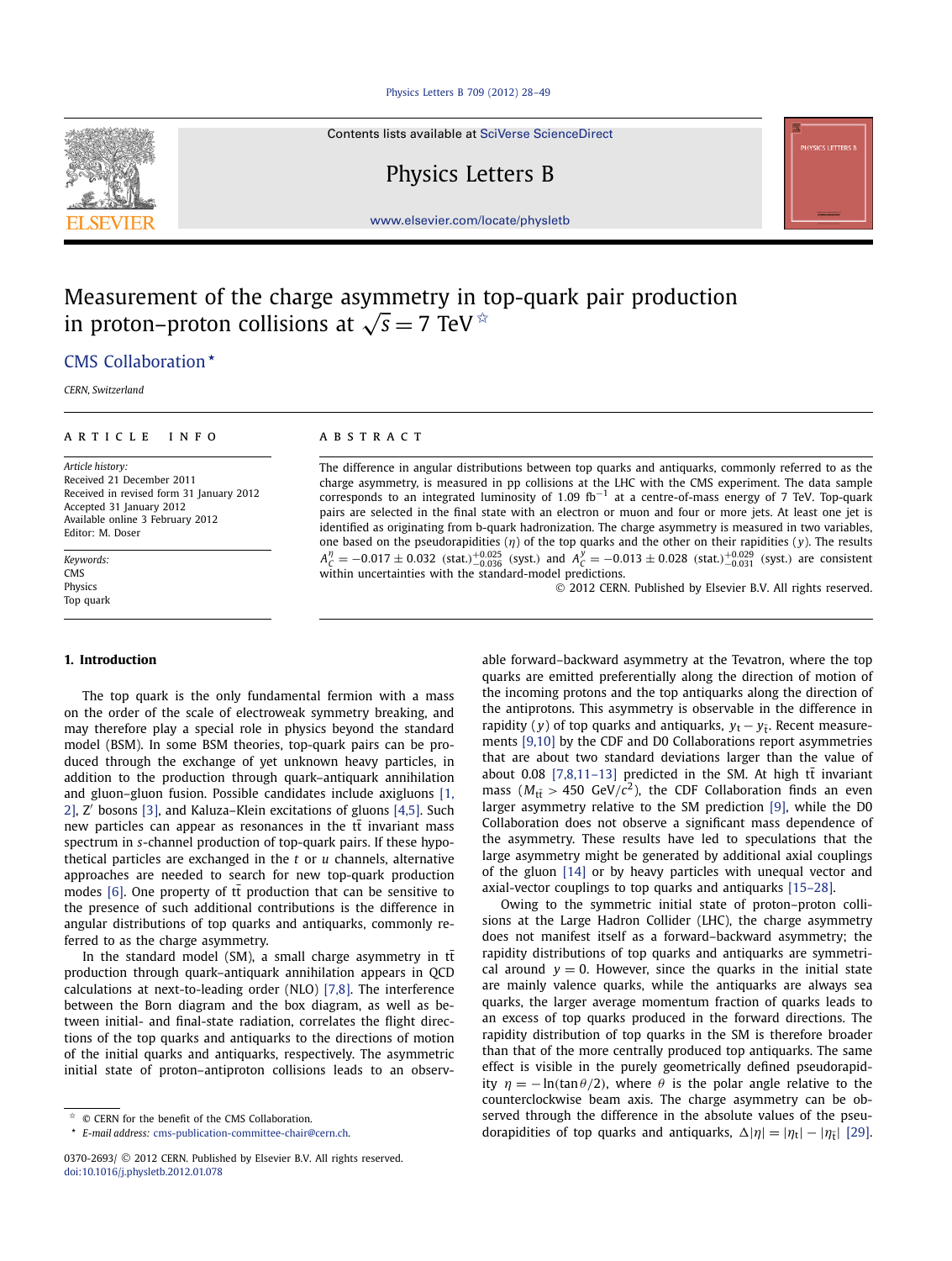<span id="page-1-0"></span>Another approach is motivated in Ref. [\[30\],](#page-7-0) where the observable used by the Tevatron experiments  $(y_t - y_{\overline{t}})$  is multiplied by a factor that accounts for the boost of the  $t\bar{t}$  system, yielding  $\Delta y^2 = (y_t - y_{\bar{t}}) \cdot (y_t + y_{\bar{t}}) = (y_t^2 - y_{\bar{t}}^2)$ . Using either of the two variables, the charge asymmetry can be defined as

$$
A_C = \frac{N^+ - N^-}{N^+ + N^-},\tag{1}
$$

where *N*+ and *N*− represent the number of events with positive and negative values in the sensitive variable, respectively. Since the SM charge asymmetry is a higher-order effect in quark–antiquark annihilation, and at the LHC the top-quark pairs are produced mainly through gluon–gluon fusion, the asymmetry expected in the SM at the LHC is smaller than at the Tevatron. For a centreof-mass energy of 7 TeV, the NLO prediction for an asymmetry in the  $\Delta |\eta|$  variable is  $A_C^{\eta}$  (theory) = 0.0136 ± 0.0008 [\[12\],](#page-7-0) while  $A_C^y$ (theory) = 0.0115  $\pm$  0.0006 [\[12\]](#page-7-0) for the rapidity variable. The existence of new sources of physics with different vector and axialvector couplings to top quarks and antiquarks could enhance these asymmetries up to a maximum of 0.08 [\[6\].](#page-7-0) The uncertainties on the above predictions reflect the variations from the choice of parton distribution functions and different choices of factorization and renormalization scales, as well as the dependence on the top-quark mass within its experimental uncertainty.

For the sake of simplicity, we focus on  $\Delta |\eta|$  when describing the method but quote uncertainties and results for both variables. We discuss below the experimental setup (Section 2), the data sample (Section 3), and the selection of  $t\bar{t}$  candidate events (Section 4). This is followed by a description of the estimation of the background contamination (Section [5\)](#page-2-0). The reconstruction of the kinematics of the top-quark candidates is described in Section [6.](#page-3-0) The details of the applied unfolding and measurement procedures and of the different sources of systematic uncertainties are given in Section [7](#page-4-0) and Section [8,](#page-5-0) respectively, and the results of the analysis are presented in Section [9.](#page-5-0)

#### **2. The CMS detector**

The central feature of the Compact Muon Solenoid (CMS) apparatus is a superconducting solenoid of 6 m internal diameter, providing a field of 3.8 T. Within the field volume are the silicon pixel and strip tracker, the crystal electromagnetic calorimeter (ECAL), and the brass/scintillator hadron calorimeter (HCAL). The inner tracker measures trajectories of charged particles within the pseudorapidity range |*η*| *<* <sup>2</sup>*.*5. It consists of 1440 silicon pixel and 15 148 silicon strip detector modules and provides an impact parameter resolution of  $\sim$ 15 µm and a transverse momentum ( $p_T$ ) resolution of about 1.5% for 100 GeV*/c* particles.

The ECAL consists of nearly 76 000 lead tungstate crystals that provide coverage in pseudorapidity of |*η*| *<* <sup>1</sup>*.*48 for the ECAL barrel region and  $1.48 < |\eta| < 3.0$  for the two endcaps. A preshower detector consisting of two planes of silicon sensors interleaved with a total of three radiation lengths of lead is located in front of the endcaps. The ECAL energy resolution is 3% or better for the range of electron energies relevant for this analysis. The HCAL is composed of layers of plastic scintillator within a brass/stainless steel absorber, covering the region  $|\eta| < 3.0$ . In the region  $|\eta| <$ 1*.*74, the HCAL cells have widths of 0.087 in pseudorapidity and 0.087 rad in azimuth ( $\phi$ ). In the  $(\eta, \phi)$  plane, for  $|\eta| < 1.48$ , the HCAL cells match the corresponding  $5 \times 5$  ECAL crystal arrays to form calorimeter towers projecting radially outwards from the centre of the detector. At larger values of |*η*|, the coverage in *η* of each tower increases, although the matching ECAL arrays contain fewer crystals.

Muons are measured in the pseudorapidity range |*η*| *<* <sup>2</sup>*.*4, with detection planes made using three technologies, drift tubes, cathode strip chambers, and resistive plate chambers, all embedded in the steel return yoke. Matching the muons to the tracks measured in the silicon tracker provides a transverse momentum resolution between 1 and 5%, for  $p<sub>T</sub>$  values up to 1 TeV/*c*. In addition to barrel and endcap detectors, CMS has extensive forward calorimetry. A detailed description of CMS can be found in Ref. [\[31\].](#page-7-0)

#### **3. Data and simulation**

This analysis of  $t\bar{t}$  events produced in proton–proton collisions at a centre-of-mass energy of 7 TeV is based on data taken with the CMS detector, corresponding to an integrated luminosity of  $1.09 \pm 0.04$  fb<sup>-1</sup>. To translate the distributions measured with reconstructed objects to distributions for the underlying quarks, we use simulated data samples. Top-quark pair events are generated with the tree-level matrix-element generator MADGRAPH version 5 [\[32\],](#page-7-0) interfaced to PYTHIA version 6.4 [\[33\]](#page-7-0) for the parton showering, where the MLM algorithm [\[34\]](#page-7-0) is used for the matching. Spin correlation in decays of top quarks is taken into account and higher-order gluon and quark production is described through matrix elements for up to three extra jets accompanying the  $t\bar{t}$  system. Although the higher-order processes leading to the  $t\bar{t}$  charge asymmetry are not taken fully into account in this leading-order (LO) simulation, its usage is still justified by the fact that these processes affect only the production of top quarks and not their decay, and that the simulated events are used only to reconstruct top-quark momenta from their decay products and to correct for resolution effects. We simulate the main SM backgrounds to top-quark pair production using the same combination of MADGRAPH and PYTHIA programs. The radiation of up to four jets in weak vector-boson production is simulated through matrix-element-based calculations (these processes are denoted as  $W$  + jets and Z + jets in the following). The background from electroweak production of single top quarks is also simulated using the MadGraph generator. Multijet background events are generated using pythia version 6.4. On average, six additional proton–proton interactions (pile-up) per event are observed in the analysed data, and this pile-up contribution is overlaid on the simulated events, all of which are processed through the CMS detector simulation and reconstructed using standard CMS software.

#### **4. Event selection**

In the SM, a top quark decays almost exclusively into a b quark and a W boson. In this measurement we focus on  $t\bar{t}$  events, where one of the W bosons from the decay of a top-quark pair subsequently decays into a muon or electron and the corresponding neutrino, and the other W boson decays into a pair of jets. We therefore select events containing one electron or muon and four or more jets, at least one of which is identified as originating from the hadronization of a b quark. For the reconstruction of electrons, muons, jets, and any imbalance in transverse momentum due to the neutrino, we use a particle-flow (PF) algorithm [\[35\].](#page-7-0) This algorithm aims to reconstruct the entire event by combining information from all subdetectors, including tracks of charged particles in the tracker and the muon system, and energy depositions in the electromagnetic and hadronic calorimeters.

We select events with triggers that require an electron or muon with transverse momentum greater than 25 GeV*/c* and 17 GeV*/c*, respectively, together with at least three jets, each with  $p_T >$ 30 GeV*/c*. In addition, we require the primary vertex reconstructed from the tracks with the largest summed transverse momentum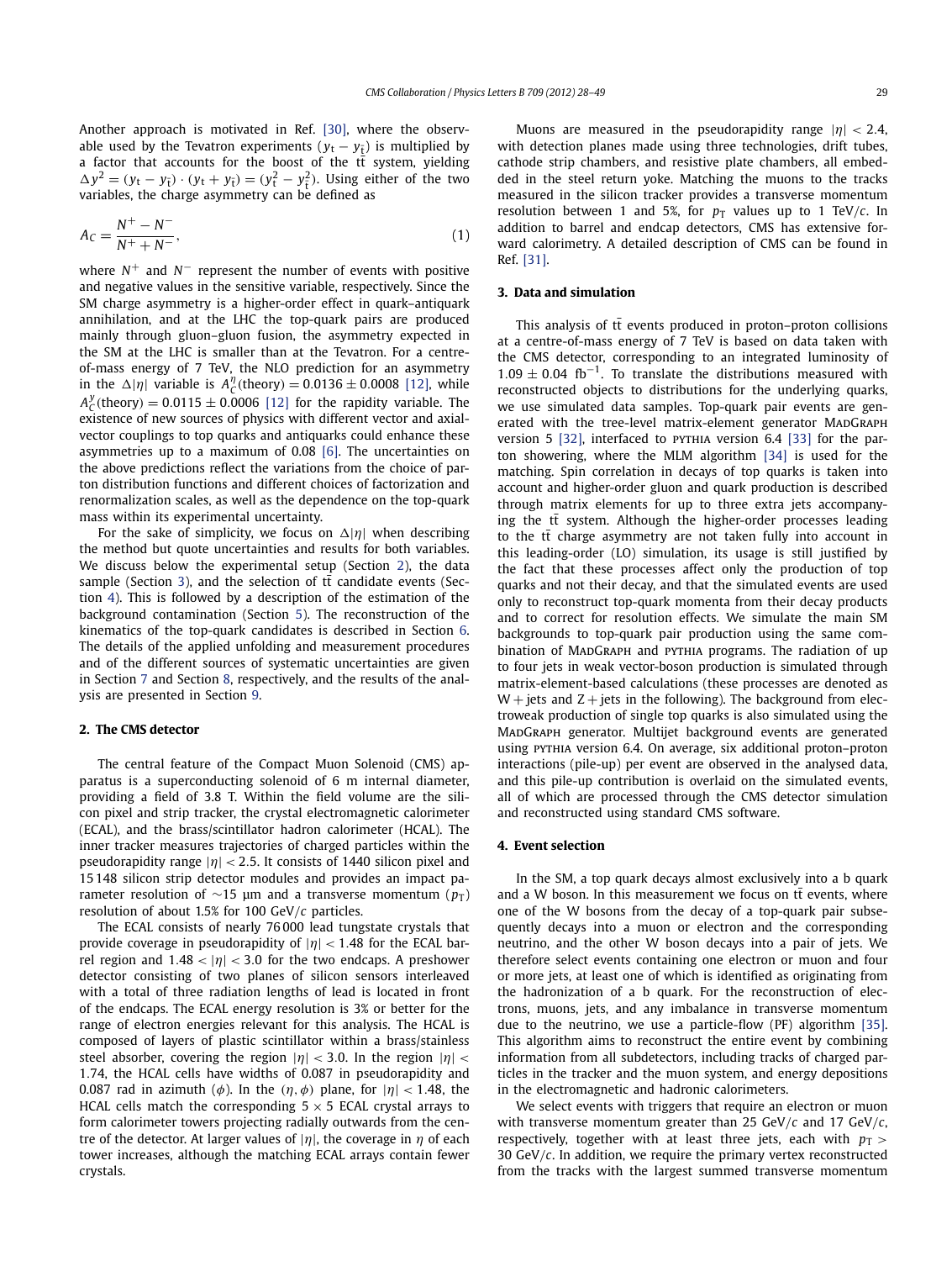<span id="page-2-0"></span>to be located in a cylindrical region defined by the longitudinal distance  $|z|$  < 24 cm and radial distance  $r$  < 2 cm relative to the centre of the CMS detector.

In the electron  $+$  jets selection, the electron candidates are required to have a transverse momentum of  $p<sub>T</sub> > 30$  GeV/*c* and to be within the region  $|\eta|$  < 2.5, excluding the transition region between the ECAL barrel and endcaps of  $1.4442 < |\eta_{sc}| < 1.5660$ , where *η<sub>sc</sub>* is the pseudorapidity of the electron candidate's supercluster, which corresponds to the cluster of ECAL energy depositions from the electron and any accompanying bremsstrahlung photons [\[36\].](#page-7-0) The transverse impact parameter of the electron track relative to the beam axis is required to be smaller than 0*.*02 cm. The energy in the HCAL cell that is mapped onto the supercluster must be less than 2.5% of the total ECAL energy associated with the supercluster. Additional requirements are made on the spatial distribution of the shower and the angular separation between the ECAL supercluster and the matching track. The longitudinal position of the electron track at its closest approach to the beam line is required to lie within 1 cm of the longitudinal position of the primary vertex, to ensure that the electron is emitted from the primary interaction. Also, electron candidates must be isolated. The lepton isolation variable  $I_{\text{Rel}}^{\ell}$  is based on the reconstructed energies of particle-flow objects relative to the lepton transverse momentum ( $p_{\rm T}^{\ell}$ ):

$$
I_{\text{Rel}}^{\ell} = \frac{E_{\text{CH}}^{\ell} + E_{\text{NH}}^{\ell} + E_{\gamma}^{\ell}}{p_{\text{T}}^{\ell} \cdot c},\tag{2}
$$

where  $E_{\text{CH}}^{\ell}$  is the energy deposited by charged hadrons in a cone with radius  $\Delta R = 0.4$  in  $(\eta, \phi)$  around the lepton track, and  $E_{\text{NH}}^{\ell}$ and  $E_{\gamma}^{\ell}$  are the respective energies of neutral hadrons and photons. We require electron candidates to have  $I_{\text{Rel}}^{\text{e}} < 0.125$ . Events with exactly one electron candidate satisfying these quality criteria are selected for further consideration. Electron candidates that lack signals in the inner layers of the tracking system or that can be paired with a second track of opposite curvature are assumed to be the product of photon conversions and are discarded.

Muons are reconstructed using the combined information from the silicon tracker and muon system. In the selection of muon  $+$ jets events, the muons are required to have  $p_T > 20$  GeV/*c* and lie within the muon trigger acceptance ( $|\eta|$  < 2.1). The same requirements as for electron candidates are imposed on the transverse impact parameter and the longitudinal origin of the muon track. The muon candidate is required to have a prescribed minimum number of hits in both the silicon tracking system and the muon chambers, and must be isolated from other energy depositions in the event, again defined by  $I_{\text{Rel}}^{\mu} < 0.125$ . When more than one muon passes all these criteria, the event is rejected.

Dilepton events from  $t\bar{t}$  and Z-boson decays are suppressed by applying a veto on additional, less stringently defined charged leptons in the event. We reject all events containing any additional electron candidates with  $p_T > 15$  GeV/*c*,  $|\eta| < 2.5$ , and  $I_{\text{Rel}}^{\text{e}} < 0.25$ , or additional muon candidates with  $p_T > 10$  GeV/*c*,  $|\eta| < 2.5$ , and  $I_{\text{Rel}}^{\mu}$  < 0.25.

We cluster all particles reconstructed through the particle-flow algorithm, excluding isolated electron and muon candidates, into jets using the anti- $k<sub>T</sub>$  jet algorithm [\[37\]](#page-7-0) with the distance parameter  $R = 0.5$ , as constructed with FASTJET version 2.4 [\[38,39\].](#page-7-0) The jet energy is corrected for additional contributions from multiple interactions, as well as for  $\eta$  and  $p_T$ -dependent detector response. To account for observed differences of about 10% in jet-energy resolution between data and simulation, a correction is applied to jets in the simulated samples so that their resolutions match those measured in data. Selected jets are required to be within |*η*| *<* <sup>2</sup>*.*4 and

have corrected  $p_T > 30$  GeV/*c*. At least four jets must be present in an event, and at least one of the jets must be tagged as coming from the hadronization of a b quark by an algorithm that orders the tracks in impact parameter significance and discriminates using the track with the second highest significance [\[40,41\].](#page-7-0) This algorithm has a tagging efficiency of about 60%, evaluated using b jets containing muons from semileptonic decays of b hadrons [\[41\],](#page-7-0) and a misidentification rate of about 1% [\[41\].](#page-7-0)

#### **5. Estimation of background**

Applying the selection criteria described above, we find a total of 12757 events, 5665 in the electron  $+$  jets channel and 7092 in the muon $+$  jets channel. From an evaluation of the simulated background processes, we expect a background contribution of about 20% to the selected data sample. We estimate the contributions from the various background processes separately for the two lepton flavours. We make use of the discriminating power of the imbalance in transverse momentum in an event,  $E_{\text{T}}^{\text{miss}}$ , and of M3, the invariant mass of the combination of three jets that corresponds to the largest vectorially summed transverse momentum [\[42\].](#page-7-0) For the  $W +$  jets,  $Z +$  jets, and single-top-quark background processes, the respective simulated samples are used to model the shapes of the  $E_{\rm T}^{\rm miss}$  and M3 distributions, while an approach based on data is pursued for the multijet background.

Background contributions are estimated in both channels separately by means of binned maximum-likelihood fits to the two distributions. The  $E_{\text{T}}^{\text{miss}}$  distribution shows the largest discrimination power for small values, where it discriminates between events with and without neutrinos in the final state. We therefore separate the data sample into events with  $E_{\text{T}}^{\text{miss}} < 40$  GeV and  $E_{\rm T}^{\rm miss} > 40$  GeV, and simultaneously fit the  $E_{\rm T}^{\rm miss}$  distribution for the low- $E_{\text{T}}^{\text{miss}}$  sample and the M3 distribution from the high- $E_{\text{T}}^{\text{miss}}$ sample, to obtain estimates of the numbers of events from each process in the entire data sample ( $E_T^{\text{miss}} \geq 0$ ).

The  $t\bar{t}$  signal and all the above-listed background processes enter the likelihood function with a single fit parameter for the normalization of their respective  $E_{\text{T}}^{\text{miss}}$  and M3 distributions. W + jets production is inherently asymmetric at the LHC, with more  $W^+$ bosons being produced than W− bosons. As the distributions of kinematic variables for the two processes are slightly different, this could introduce an artificial contribution to the measured tt charge asymmetry. Therefore, this background process requires special care, and we measure the  $W +$  jets contributions from  $W^+$ and W− bosons separately, using different fit parameters for the two sources of  $W +$  jets.

As mentioned above, for all background processes, with the exception of multijet events, we rely on simulations to model the  $E_{\rm T}^{\rm miss}$  and M3 distributions. Since the overall cross section for multijet production is several orders of magnitude larger than that of any other process, this specific background can be modelled directly from data by defining an appropriate region enriched in multijet events. In both lepton channels, the largest suppression of multijet events in the default event selection is achieved by requiring isolation of the charged leptons. Consequently, to enrich background from multijet events, we require  $0.3 < I_{\text{Rel}}^{\ell} < 0.5$ , instead of  $I_{\text{Rel}}^{\ell}$  < 0.125. To avoid double counting of energy contributions, the momenta of these electron and muon candidates are removed from that of the jet to which they were assigned. The event samples obtained with these altered selections are estimated using simulated events to have multijet purities of 92% in the muon  $+$  jets channel and 87% in the electron  $+$  jets channel.

The  $Z +$  jets contribution to the selected data is expected to be small, and is difficult to discriminate from the multijet background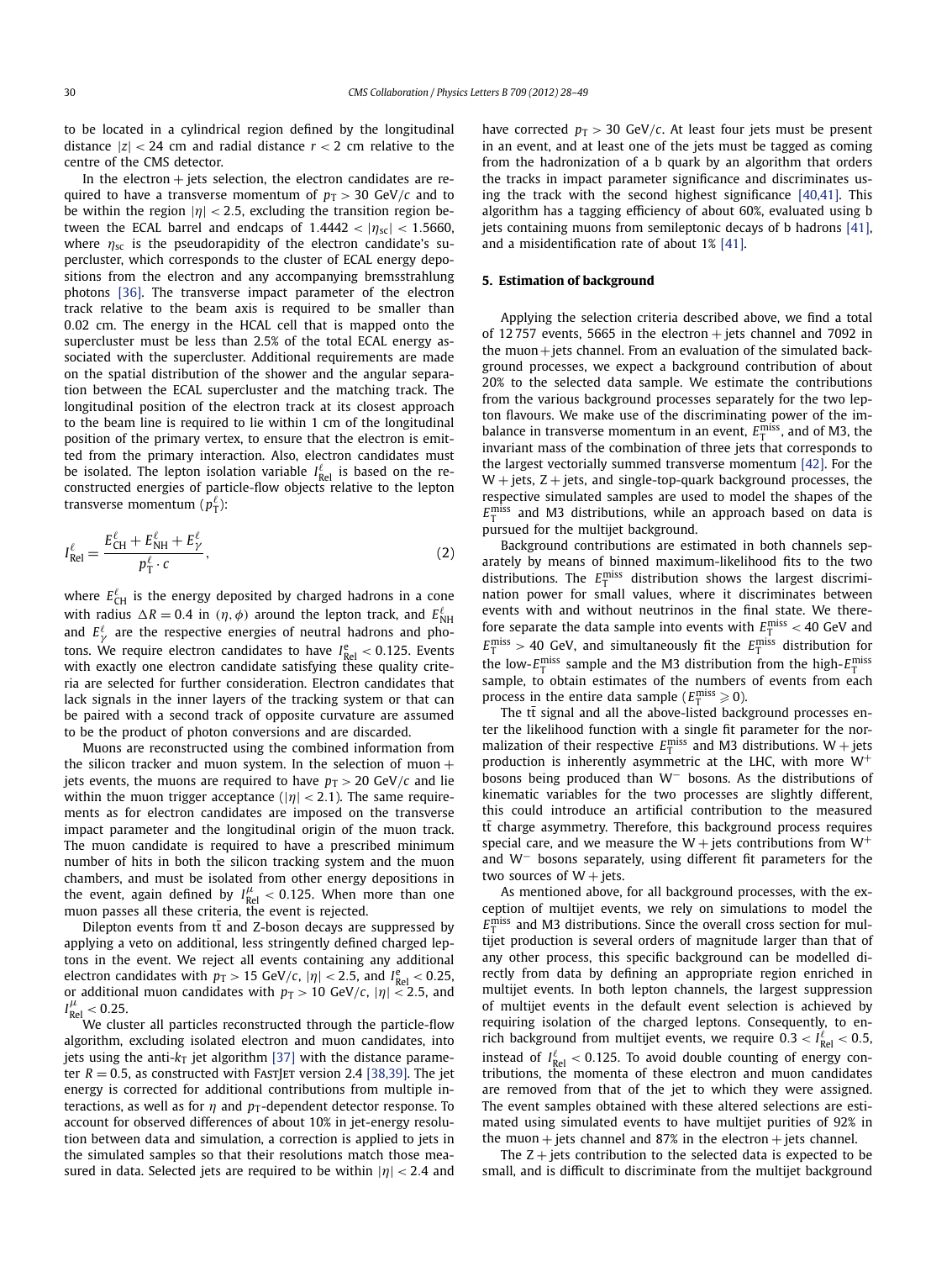#### <span id="page-3-0"></span>**Table 1**

Results for the numbers of events for background and  $t\bar{t}$  contributions from fits to data in the electron  $+$  jets and muon  $+$  jets channels, along with their statistical uncertainties. The uncertainties quoted for the single-top-quark and  $Z + i$ ets backgrounds are related to the constraints used as input for the likelihood fit, and are not the statistical uncertainties from the fit. The last column gives the sum of both channels, where the uncertainties have been added in quadrature. The number of events observed in each channel can be found in the last row.

| Process               | $Electron + jets$ | $Muon + jets$ | Total         |
|-----------------------|-------------------|---------------|---------------|
| Single-top $(t + tW)$ | $213 + 58$        | $293 + 81$    | $506 + 99$    |
| $W^+$ + jets          | $313 + 84$        | $404 + 106$   | $717 + 135$   |
| $W^-$ + jets          | $299 + 90$        | $245 \pm 109$ | $544 + 141$   |
| $Z + jets$            | $81 + 24$         | $85 + 26$     | $166 + 35$    |
| Multijet              | $355 + 71$        | $232 + 79$    | $587 + 106$   |
| Total background      | $1261 + 155$      | $1259 + 191$  | $2520 + 246$  |
| tt                    | $4401 + 165$      | $5835 + 199$  | $10236 + 258$ |
| Observed              | 5665              | 7092          | 12757         |

processes, especially in the  $E_{\textrm{T}}^{\textrm{miss}}$  distributions. It is also very difficult to discriminate single-top-quark production from the  $t\bar{t}$  signal. Both single-top-quark and  $Z +$  jets production are well understood theoretically and their expected contributions are modest. We therefore constrain the numbers of  $Z +$  jets and single-topquark events in the fit to the predictions from simulation, assigning an uncertainty of 30%, as was done in Ref. [\[42\],](#page-7-0) through Gaussian functions in the likelihood. The numbers of events for all other processes are left free in the fit.

Table 1 summarizes the results of the fits separately for the electron  $+$  jets and muon  $+$  jets channels, along with their statistical uncertainties and the sum. The largest correlation is found between the rates for the W<sup>+</sup> + jets and W<sup>-</sup> + jets backgrounds (+17%). The rates of  $W^-$  + jets and Z + jets backgrounds are anticorrelated with that from multijet background (−10%). All other correlations among the fit parameters are found to be small. Fig. 1 shows the measured  $E_{\text{T}}^{\text{miss}}$  and M3 distributions summed for the two channels, with the individual simulated contributions normalized to the results from the fit.

#### **6. Reconstruction of tt pairs**

The measurement of the  $t\bar{t}$  charge asymmetry is based on the full reconstruction of the four-momenta of the top quark and antiquark in each event. This is done in two steps: first, by reconstructing the leptonically decaying W boson, and then by associating the measured jets in the event with quarks in the  $t\bar{t}$  decay chain.

The transverse momentum of the neutrino is taken to be the reconstructed  $E_{\rm T}^{\rm miss}$  vector. To calculate the longitudinal component of the neutrino momentum, a quadratic constraint, relying on the known mass and decay kinematics of the W boson, is used. This procedure leads to two solutions for the longitudinal momentum of the neutrino. If these solutions are complex, the transverse components of the neutrino momentum are adjusted such that the  $p<sub>T</sub>$ of the neutrino is as close as possible to the measured  $E_{\text{T}}^{\text{miss}}$  and the imaginary part of the  $p<sub>z</sub>$  solution vanishes. Adding the resulting four-momentum of the neutrino to that of the charged lepton defines the four-momentum of the parent W boson. Combining the four-vector of one of the jets in the event with that of the W boson results in the four-vector of the top quark decaying to the charged lepton in the final state, while the other top quark is reconstructed by combining three of the remaining jets. The charge of the lepton then defines which of the two reconstructed four-momenta corresponds to the top quark, and which to the top antiquark.

From the list of possible reconstructions in each event, we choose the hypothesis that best matches the assumption of a  $t\bar{t}$ interpretation. In simulated  $t\bar{t}$  events, the best possible hypothesis



**Fig. 1.** Comparison of the combined lepton + jets data with simulated contributions for the distributions in  $E_{\text{T}}^{\text{miss}}$  (top) and M3 (bottom). The last bins include the sum of all contributions for  $E_T^{\text{miss}} > 200$  GeV and M3  $> 800$  GeV/ $c^2$ , respectively. The simulated signal and background contributions are normalized to the results of the fits in Table 1.

is defined through comparing the reconstructed and true momenta of the top quarks and W bosons. This kind of information is not accessible in data, and we therefore calculate the probability *ψ* for each hypothesis to be the best possible one. The calculation of *ψ* uses the masses of the two reconstructed top quarks and of the hadronically decaying W boson, as well as the b-tag information for the four jets assigned to the four final-state quarks. The three masses are correlated, especially those of the hadronically decaying W boson and top quark. Assuming a linear correlation, which is confirmed from simulation, they are redefined in terms of three uncorrelated masses  $m_1$ ,  $m_2$ , and  $m_3$ , through a rotation matrix derived from simulated  $t\bar{t}$  events. The mass  $m_1$  is almost identical to the mass of the top quark decaying to the charged lepton in the final state, while  $m_2$  and  $m_3$  are mixtures of the masses of the other top quark and the hadronically decaying W boson. For each of the three uncorrelated masses  $m_i$  we calculate a likelihood ratio function  $L_i(m_i)$ , that provides a measure of the probability for a given hypothesis with a certain value of *mi* to be the best possible one.

In addition, we consider the b-tag values for the jets assigned to the two b quarks and the two light quarks. The probability that a jet with b-tag value *x* is assigned to one of the b quarks in the best possible hypothesis is estimated in simulated  $t\bar{t}$  events and denoted as  $P_b(x)$ . The probability that an assignment of a jet to one of the light quarks is the best possible assignment is then given by  $(1 - P_h(x))$ .

Finally, we choose in each event the hypothesis with the largest value of *ψ*: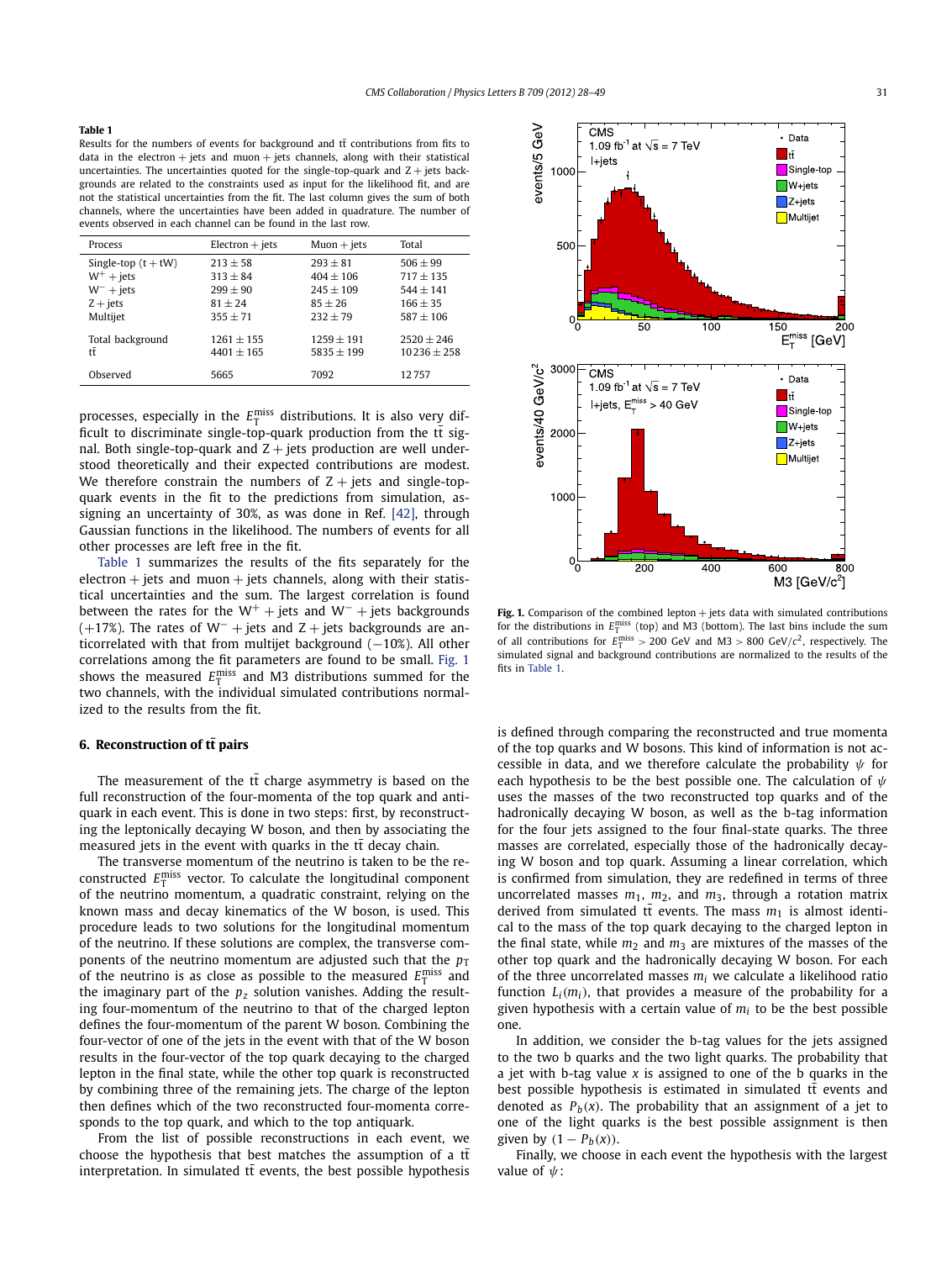<span id="page-4-0"></span>

Fig. 2. Reconstructed  $\Delta |\eta|$  (left) and  $\Delta \nu^2$  (right) distributions for the combined lepton + jets channel. The last bins include the sum of all contributions for  $|\Delta |\eta|| > 4.0$  and  $|\Delta v^2| > 4.0$ , respectively. The signal and background contributions are normalized to the results in [Table 1.](#page-3-0)



**Fig. 3.** (Left) Selection efficiency as a function of generated  $\Delta|\eta|$ , defined with respect to inclusive tt production. (Right) Migration matrix between the true (generated) and the reconstructed values in  $\Delta|\eta|$ , after the event selection.

$$
\psi = L_1(m_1)L_2(m_2)L_3(m_3) \times P_b(x_{b1})P_b(x_{b2})(1 - P_b(x_{q1}))(1 - P_b(x_{q2})),
$$
\n(3)

where  $x_{b1}$ ,  $x_{b2}$ ,  $x_{q1}$ , and  $x_{q2}$  are the b-tag values for the jets assigned to the two b quarks and two light quarks, respectively.

Studies using simulated  $t\bar{t}$  events show that in about 29% of all events, we choose the best possible hypothesis using the *ψ* criterion. In about 72% of all events, the values of  $\Delta |\eta|$  and  $\Delta y^2$  are reconstructed with the correct sign.

To check that the simulated background adequately describes the data, several kinematic distributions in data samples without b-tagged jets, where the dominant contribution is from  $W + j$ ets processes, are compared with those in simulated  $W +$  jets events. The observed agreement between the measured and the simulated distributions substantiates that the simulated samples used in the analysis describe well the reconstructed quantities in data.

#### **7.** Measurement of the tt charge asymmetry

The distributions in the two sensitive variables  $\Delta |\eta|$  and  $\Delta y^2$ obtained from the reconstructed top quark and antiquark fourvectors are shown in Fig. 2. These distributions are used to calculate an uncorrected charge asymmetry  $A_{C \text{, unc}}$  by simply counting the numbers of events with positive and negative values. Using the definition in Eq. [\(1\),](#page-1-0) we find  $A_C^{\eta}$ <sub>C</sub>, unc = −0*.004*±0*.009* and  $A_C^{\gamma}$ <sub>C</sub>, unc = −0*.004* ± 0*.009*, where the uncertainties are statistical only.

The above values cannot be compared directly with the theoretical predictions, since several effects bias the measurement at this stage. First, despite the application of relatively stringent tt event selections, about 20% of all events arise from background processes. The simulated distributions for these background processes exhibit no significant asymmetries. We normalize these distributions to the observed background rates, and subtract them from the data, assuming Gaussian uncertainties on the background rates as well as on statistical fluctuations in the background templates. The effect of the correlations among the individual background rates, discussed in Section [5,](#page-2-0) is found to be negligible.

Distortions of the remaining  $t\bar{t}$  distributions relative to the true distributions can be factorized into effects from the event selection and event reconstruction. The values of  $\Delta |\eta|$  or  $\Delta y^2$  affect the probability for any event to survive all selection criteria (see Fig. 3 (left)), and thereby the distributions even before reconstruction. Further distortions can occur because of ambiguities in the assignment of jets to top-quark candidates, the determination of the neutrino momentum from the W-boson mass constraint, the energy resolution of the calorimeters and jet reconstruction, and the overall detector acceptance. The migration matrix, obtained from simulated  $t\bar{t}$  events and shown graphically in Fig. 3 (right), describes the migration of selected events from true values of  $\Delta |\eta|$ to different reconstructed values.

To correct for the above effects, we apply a regularized unfolding procedure to the data [\[43\]](#page-7-0) through a generalized matrixinversion method. The measured spectrum, denoted as vector  $\vec{w}$ , is divided into 12 bins (see *y* axis of Fig. 3 (right)), where the bin widths are chosen to contain approximately an equal number of events. Six bins are used for the unfolded spectrum  $\vec{x}$  (see x axis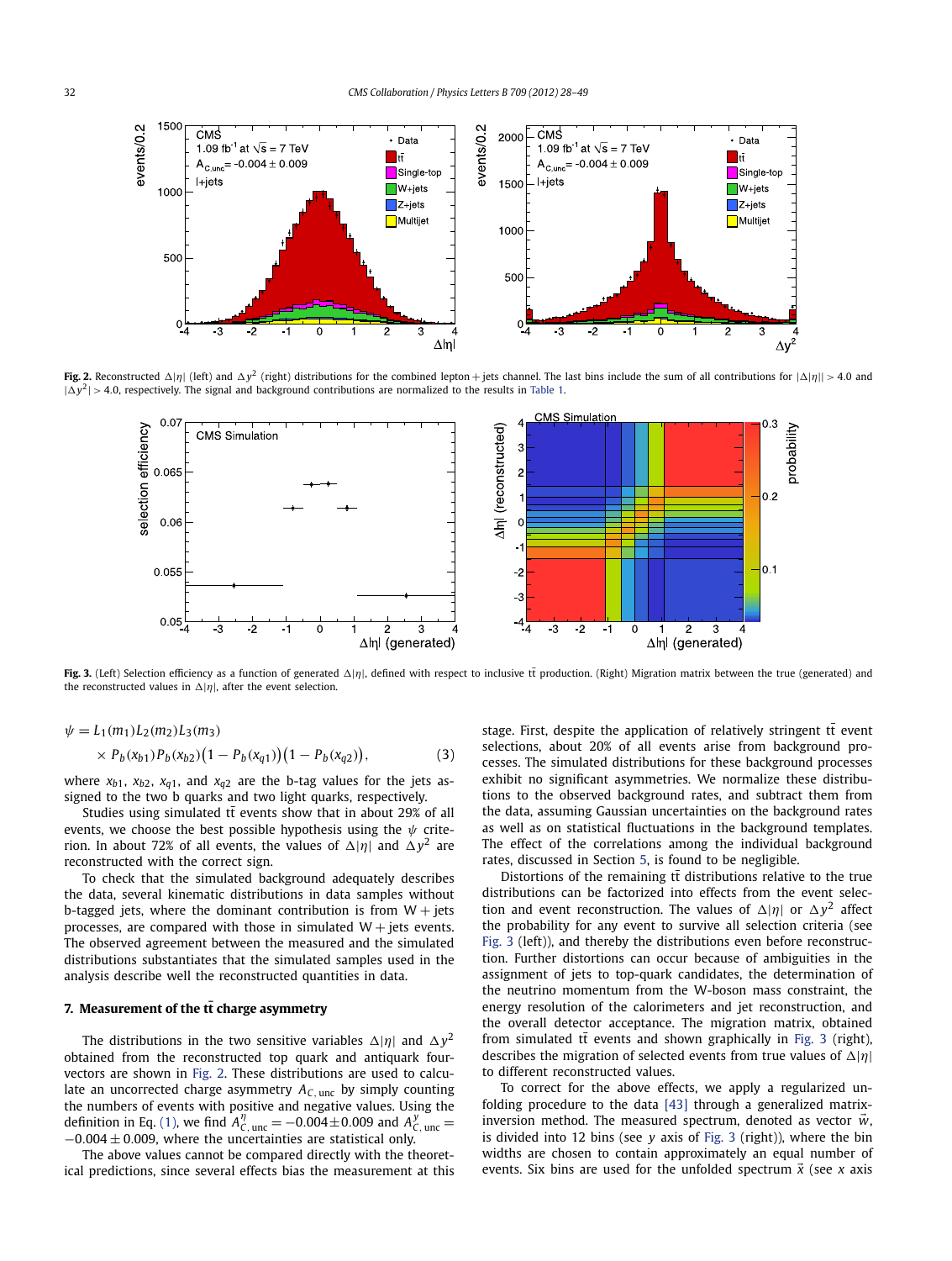| I |  |
|---|--|
|   |  |

| Listed are the positive and negative shifts on $AC$ induced by systematic uncertainties in the pseudoexperiments from the different sources and the total. |           |           |           |           |  |
|------------------------------------------------------------------------------------------------------------------------------------------------------------|-----------|-----------|-----------|-----------|--|
| Source                                                                                                                                                     | $A''_c$   |           |           | $A_c^y$   |  |
|                                                                                                                                                            | $-$ Shift | $+$ Shift | $-$ Shift | $+$ Shift |  |
| JES                                                                                                                                                        | $-0.003$  | 0.000     | $-0.007$  | 0.000     |  |
| <b>JER</b>                                                                                                                                                 | $-0.002$  | 0.000     | $-0.001$  | $+0.001$  |  |
| $Q^2$ scale                                                                                                                                                | $-0.005$  | $+0.008$  | $-0.013$  | 0.000     |  |
| ISR/FSR                                                                                                                                                    | $-0.006$  | $+0.003$  | 0.000     | $+0.024$  |  |
| Jet-matching threshold                                                                                                                                     | $-0.034$  | $+0.021$  | $-0.026$  | $+0.014$  |  |
| <b>PDF</b>                                                                                                                                                 | $-0.001$  | $+0.001$  | $-0.001$  | $+0.001$  |  |
| b-Tagging efficiency                                                                                                                                       | $-0.001$  | $+0.003$  | 0.000     | $+0.001$  |  |
| Lepton ID/sel, efficiency                                                                                                                                  | $-0.002$  | $+0.004$  | $-0.002$  | $+0.003$  |  |
| Multijet-background model                                                                                                                                  | $-0.008$  | $+0.008$  | $-0.006$  | $+0.006$  |  |
| Pile-up                                                                                                                                                    | $-0.002$  | $+0.002$  | 0.000     | 0.000     |  |
| Total                                                                                                                                                      | $-0.036$  | $+0.025$  | $-0.031$  | $+0.029$  |  |

of [Fig. 3](#page-4-0) (right)). Using twice as many bins for the uncorrected as for the corrected spectrum is recommended for this type of unfolding technique [\[43\].](#page-7-0)

<span id="page-5-0"></span>**Table 2**

The smearing matrix *S*, which accounts for migration and efficiency, is derived from simulated  $t\bar{t}$  events. Mathematically, this matrix is the product of the migration matrix, depicted in [Fig. 3](#page-4-0) (right), and a diagonal matrix with the efficiencies for each of the bins in [Fig. 3](#page-4-0) (left) on the diagonal, and all other elements set to zero. It defines the translation of the true spectrum  $\vec{x}$  into the measured spectrum  $\vec{w} = S\vec{x}$ . We solve this equation for the true spectrum  $\vec{x}$  using a least-squares (LS) technique and searching for the  $\vec{x}_{LS}$  that minimizes the LS through the use of the generalized inverse of the smearing matrix *S*.

In general, the resulting solutions are unstable, with unacceptable fluctuations for small changes in  $\vec{w}$ . To regularize the problem and avoid unphysical fluctuations, two additional terms, a regularization term and a normalization term, are introduced in the procedure [\[44,45\].](#page-7-0) For both the  $\Delta |\eta|$  and the  $\Delta y^2$  variables, we use independent unfolding procedures based on the respective observable.

The performance of the unfolding algorithm is tested in sets of pseudoexperiments, each of which provides a randomly-generated sample distribution. The number of events from each contributing process is determined through a random number from a Gaussian distribution centred around the measured event rate given in [Table 1,](#page-3-0) with a width corresponding to the respective uncertainty. To take statistical variations into account, the number of expected events is defined by a Poisson distribution around the chosen Gaussian means. This final number of events for each process is drawn randomly from the appropriately simulated events to generate distributions for each pseudoexperiment. Each generated distribution is then subjected to the unfolding procedure described above. For all pseudoexperiments, we subtract the same number of background events as found in data.

We perform 50 000 pseudoexperiments and compare the unfolded spectrum with the generated distribution in each experiment. The average asymmetry from these pseudoexperiments agrees well with the true asymmetry in the sample used to model the signal component and the pull distributions agree with expectations, indicating that the treatment of uncertainties is consistent with Gaussian behaviour. To test the unfolding procedure for different asymmetries, we reweight the events of the default  $t\bar{t}$  sample according to their  $\Delta |\eta|$  or  $\Delta y^2$  value, to artificially introduce asymmetries between −0*.*2 and +0*.*2, and then perform 50 000 pseudoexperiments for each of the reweighted distributions. We find a linear dependence of the ensemble mean on the input value. While for  $\Delta |\eta|$  the agreement is excellent, for  $\Delta y^2$  we observe a slope for the linear dependence of 0.94 instead of 1.0, necessitating a correction of 1*/*0*.*94 to the measured asymmetry. The statistical uncertainties of the measurements are found to be independent of the generated asymmetries.

#### **8. Estimation of systematic uncertainties**

The measured charge asymmetry  $A_C$  can be affected by several sources of systematic uncertainty. Influences on the direction of the reconstructed top-quark momenta can change the value of the reconstructed charge asymmetry. Systematic uncertainties with an impact on the differential selection efficiency can also bias the result, while the overall selection efficiency and acceptance may not. Variations in the background rates can also change the asymmetry attributed to the signal. Since the uncorrected asymmetries observed in the selected data events are close to zero, such changes have only a small influence. To evaluate each source of systematic uncertainty, we perform studies on pseudoexperiments using samples with systematically shifted parameters, and unfolding the distributions of interest as done with data.

The corrections on jet-energy scale (JES) and jet-energy resolution (JER) are changed by ±1 standard deviations of their *η* and  $p_T$ -dependent uncertainties for all simulated signal and background events to estimate their effects on the measurement. Similarly, to estimate differences between simulation and data, other dedicated  $t\bar{t}$  samples are generated using different renormalization and factorization scales  $(Q^2)$ , jet-matching thresholds [\[34\],](#page-7-0) and initial and final-state radiation (ISR and FSR). The systematic uncertainties on the measured asymmetry from the choice of parton distribution functions (PDF) for the colliding protons are estimated using the CTEQ6.6 [\[46\]](#page-7-0) PDF set and the LHAPDF [\[47\]](#page-7-0) package. In addition, the impact of the uncertainty on b-tagging efficiency, lepton selections, and lepton-trigger efficiencies are examined, taking their  $\eta$  dependence into account. The uncertainty on the multijet background obtained from data, and on the frequency of occurrence of pile-up events, are also estimated. A mismodelling of  $E_{\text{T}}^{\text{miss}}$  and M3 in the simulation could change the estimation of the background rates. The measured charge asymmetry is found to be stable under such variations, as verified by shifting the amount of background in the pseudoexperiments. The estimations of all the systematic uncertainties are summarized in Table 2. The largest contribution arises from the jet-matching threshold, which is changed by factors of 2 and 0.5. Other important effects are from uncertainties in the  $Q^2$  scale, from ISR and FSR in the simulated  $t\bar{t}$  sample, and from the uncertainty in the multijet-background model.

#### **9. Results**

[Table 3](#page-6-0) gives the values of the uncorrected asymmetries, the asymmetries after background subtraction (BG-subtracted), and the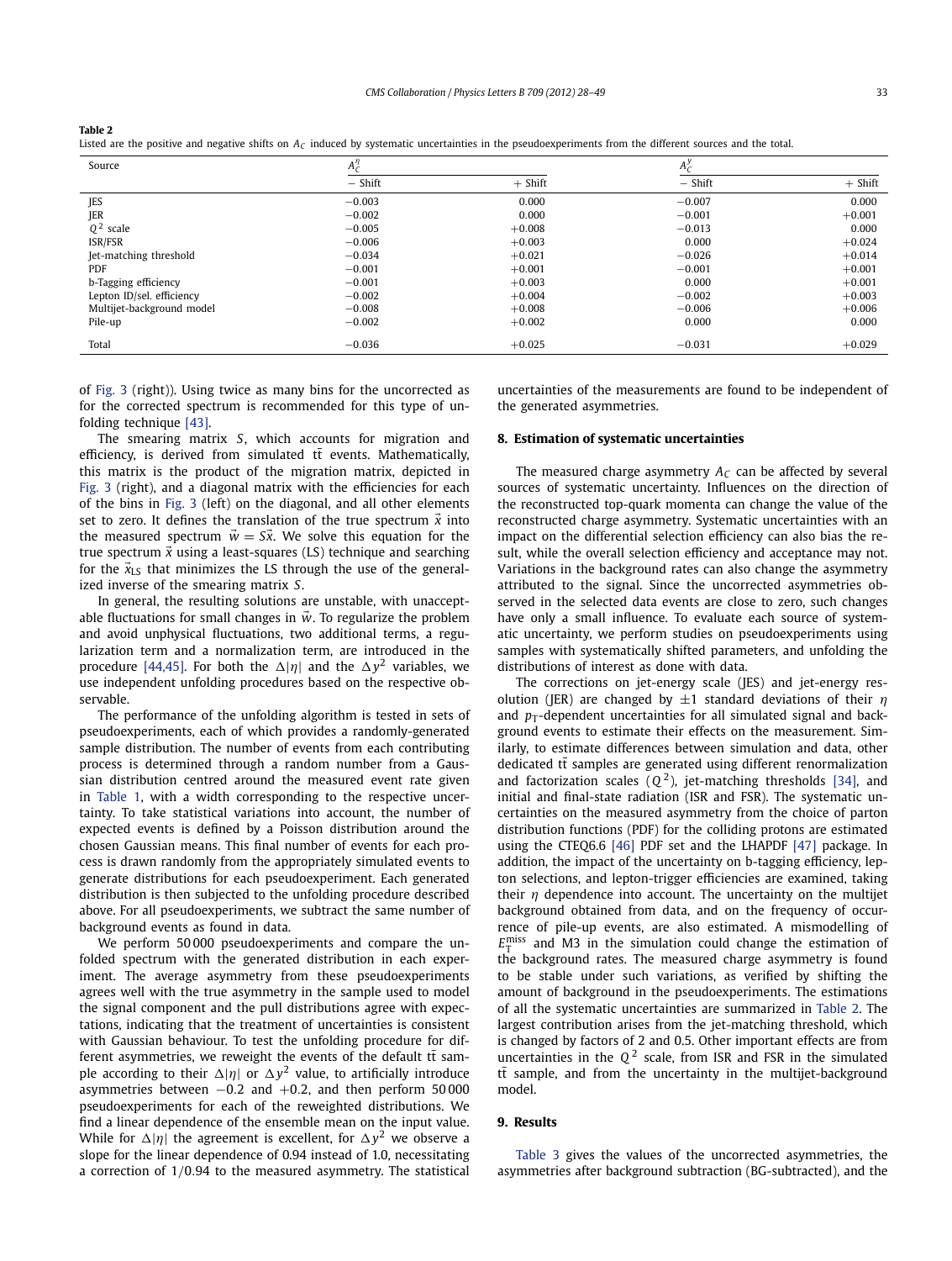#### <span id="page-6-0"></span>**Table 3**

The measured asymmetries for both observables at the different stages of the analysis and the corresponding theory predictions. The final result for  $A^y_C$  is corrected for a small bias observed in the dependence of the reconstructed value on the true value.

| Asymmetry                                       |                                                                                                                     | Aź                                                                                                               |
|-------------------------------------------------|---------------------------------------------------------------------------------------------------------------------|------------------------------------------------------------------------------------------------------------------|
| Uncorrected<br>BG-subtracted<br>Final corrected | $-0.004 \pm 0.009$ (stat.)<br>$-0.009 \pm 0.010$ (stat.)<br>$-0.017 \pm 0.032$ (stat.) $^{+0.025}_{-0.036}$ (syst.) | $-0.004 \pm 0.009$ (stat.)<br>$-0.007 \pm 0.010$ (stat.)<br>$-0.013 \pm 0.028$ (stat.) <sup>+0.029</sup> (syst.) |
| Theory predictions                              | $0.0136 \pm 0.0008$                                                                                                 | $0.0115 \pm 0.0006$                                                                                              |



Fig. 4. Unfolded  $\Delta|\eta|$  (left) and  $\Delta y^2$  (right) normalized spectra. The NLO prediction is based on the calculations of Ref. [\[12\].](#page-7-0) The last bins include the sum of all contributions for  $|\Delta|\eta|| > 4.0$  and  $|\Delta y^2| > 4.0$ , respectively. The uncertainties shown on the data are statistical, while the uncertainties on the prediction account also for the dependence on the top-quark mass, PDF, and factorization and renormalization scales.



**Fig. 5.** Background-subtracted asymmetries for  $\Delta|\eta|$  (left) and  $\Delta y^2$  (right) as functions of the reconstructed tt invariant mass.

final, corrected asymmetries for both variables, along with the predicted theoretical values. Fig. 4 shows the unfolded spectra used for computing the asymmetries, together with the SM prediction at NLO.

Both measurements of the charge asymmetry are in agreement with the NLO predictions. We also measure the backgroundsubtracted asymmetry as a function of the reconstructed  $t\bar{t}$  invariant mass. A dependence of the charge asymmetry on  $M_{\text{tf}}$ , as large as reported by the CDF experiment [\[9\],](#page-7-0) could imply a visible effect at the LHC, even without unfolding of  $\Delta |\eta|$  (or  $\Delta y^2$ ) and  $M_{\text{tf}}$ . Fig. 5 shows the results for the two variables, where no significant change in asymmetry is observed as a function of  $M_{\text{t\bar{t}}}$  in the distributions before unfolding.

#### **10. Summary**

A measurement of the charge asymmetry in  $t\bar{t}$  production using data corresponding to an integrated luminosity of 1*.*09 fb−<sup>1</sup> has been reported. Events with top-quark pairs decaying in the lepton  $+$  jets channel were selected and a full  $t\bar{t}$  event reconstruction was performed to determine the four-momenta of the top quarks and antiquarks. The measured distributions of the sensitive observables were then subjected to a regularized unfolding procedure to extract the asymmetry values, corrected for acceptance and reconstruction. The measured asymmetries are

$$
A_C^{\eta} = -0.017 \pm 0.032 \text{ (stat.)}^{+0.025}_{-0.036} \text{ (syst.)},\tag{4}
$$

and

$$
A_C^y = -0.013 \pm 0.028 \text{ (stat.)}^{+0.029}_{-0.031} \text{ (syst.)},\tag{5}
$$

consistent with SM predictions. The background-subtracted asymmetry shows no statistically significant dependence on the reconstructed tt invariant mass.

#### **Acknowledgements**

We thank Johann H. Kühn and German Rodrigo for very fruitful discussions, and we wish to congratulate our colleagues in the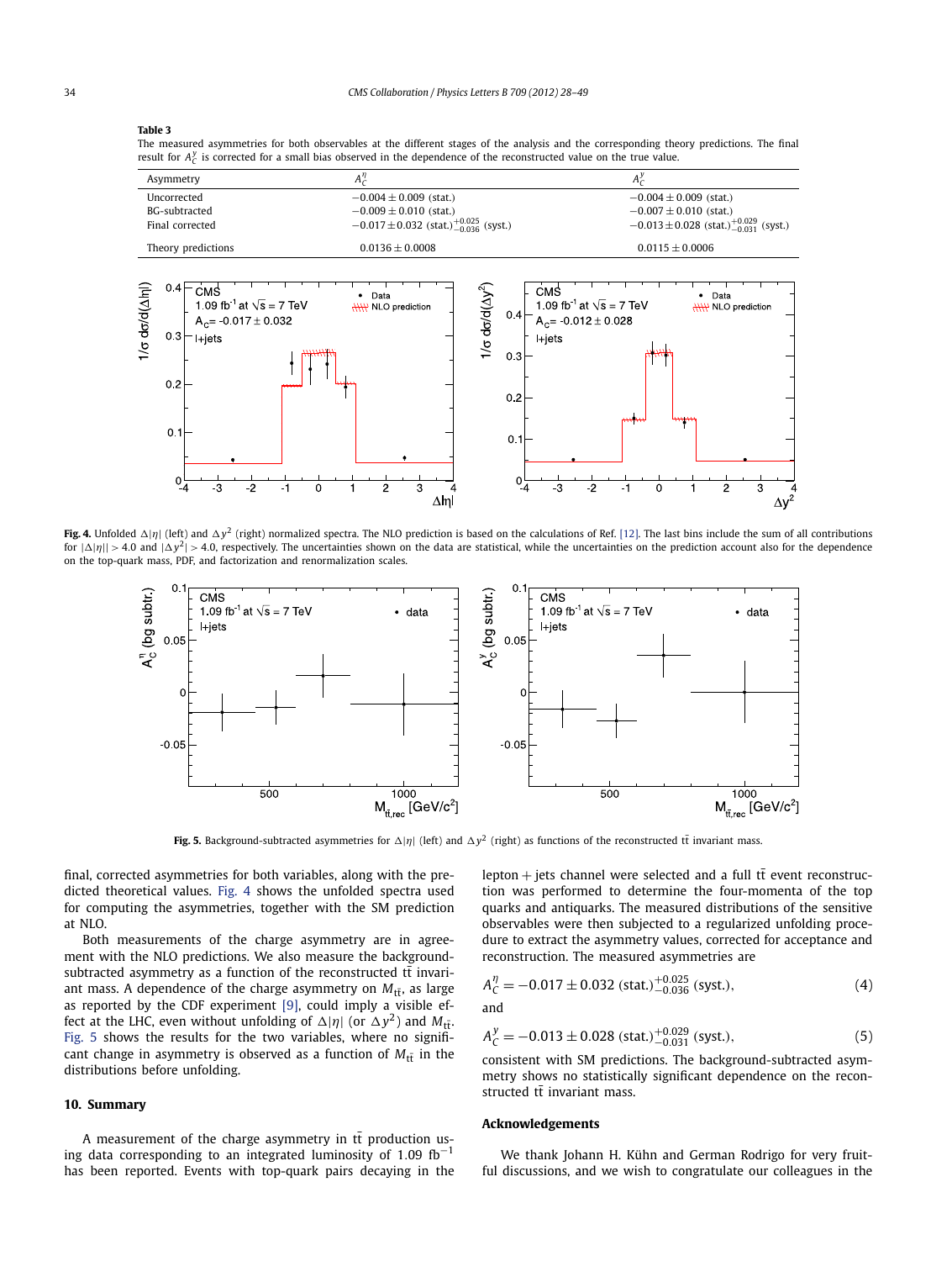<span id="page-7-0"></span>CERN accelerator departments for the excellent performance of the LHC machine. We thank the technical and administrative staff at CERN and other CMS institutes, and acknowledge support from: FMSR (Austria); FNRS and FWO (Belgium); CNPq, CAPES, FAPERJ, and FAPESP (Brazil); MES (Bulgaria); CERN; CAS, MoST, and NSFC (China); COLCIENCIAS (Colombia); MSES (Croatia); RPF (Cyprus); Academy of Sciences and NICPB (Estonia); Academy of Finland, MEC, and HIP (Finland); CEA and CNRS/IN2P3 (France); BMBF, DFG, and HGF (Germany); GSRT (Greece); OTKA and NKTH (Hungary); DAE and DST (India); IPM (Iran); SFI (Ireland); INFN (Italy); NRF and WCU (Korea); LAS (Lithuania); CINVESTAV, CONACYT, SEP, and UASLP-FAI (Mexico); MSI (New Zealand); PAEC (Pakistan); SCSR (Poland); FCT (Portugal); JINR (Armenia, Belarus, Georgia, Ukraine, Uzbekistan); MST, MAE and RFBR (Russia); MSTD (Serbia); MICINN and CPAN (Spain); Swiss Funding Agencies (Switzerland); NSC (Taipei); TUBITAK and TAEK (Turkey); STFC (United Kingdom); DOE and NSF (USA).

Individuals have received support from the Marie-Curie programme and the European Research Council (European Union); the Leventis Foundation; the A.P. Sloan Foundation; the Alexander von Humboldt Foundation; the Belgian Federal Science Policy Office; the Fonds pour la Formation à la Recherche dans l'Industrie et dans l'Agriculture (FRIA-Belgium); the Agentschap voor Innovatie door Wetenschap en Technologie (IWT-Belgium); and the Council of Science and Industrial Research, India.

#### **Open access**

This article is published Open Access at [sciencedirect.com.](http://www.sciencedirect.com) It is distributed under the terms of the Creative Commons Attribution License 3.0, which permits unrestricted use, distribution, and reproduction in any medium, provided the original authors and source are credited.

#### **References**

- [1] O. Antunano, J.H. Kühn, G. Rodrigo, Phys. Rev. D 77 (2008) 014003, [doi:10.1103/](http://dx.doi.org/10.1103/PhysRevD.77.014003) [PhysRevD.77.014003,](http://dx.doi.org/10.1103/PhysRevD.77.014003) arXiv:0709.1652.
- [2] P.H. Frampton, J. Shu, K. Wang, Phys. Lett. B 683 (2010) 294, [doi:10.1016/](http://dx.doi.org/10.1016/j.physletb.2009.12.043) [j.physletb.2009.12.043,](http://dx.doi.org/10.1016/j.physletb.2009.12.043) arXiv:0911.2955.
- [3] J.L. Rosner, Phys. Lett. B 387 (1996) 113, [doi:10.1016/0370-2693\(96\)01022-2](http://dx.doi.org/10.1016/0370-2693(96)01022-2), arXiv:hep-ph/9607207.
- [4] P. Ferrario, G. Rodrigo, Phys. Rev. D 78 (2008) 094018, [doi:10.1103/](http://dx.doi.org/10.1103/PhysRevD.78.094018) [PhysRevD.78.094018](http://dx.doi.org/10.1103/PhysRevD.78.094018), arXiv:0809.3354.
- [5] P. Ferrario, G. Rodrigo, JHEP 1002 (2010) 051, [doi:10.1007/JHEP02\(2010\)051](http://dx.doi.org/10.1007/JHEP02(2010)051), arXiv:0912.0687.
- [6] J.A. Aguilar-Saavedra, M. Perez-Victoria, Asymmetries in *tt*¯ production: LHC versus Tevatron, arXiv:1105.4606, 2011.
- [7] J.H. Kühn, G. Rodrigo, Phys. Rev. Lett. 81 (1998) 49, [doi:10.1103/PhysRevLett.](http://dx.doi.org/10.1103/PhysRevLett.81.49) [81.49](http://dx.doi.org/10.1103/PhysRevLett.81.49), arXiv:hep-ph/9802268.
- [8] J.H. Kühn, G. Rodrigo, Phys. Rev. D 59 (1999) 054017, [doi:10.1103/PhysRevD.](http://dx.doi.org/10.1103/PhysRevD.59.054017) [59.054017](http://dx.doi.org/10.1103/PhysRevD.59.054017), arXiv:hep-ph/9807420.
- [9] T. Aaltonen, et al., Phys. Rev. D 83 (2011) 112003, [doi:10.1103/PhysRevD.83.](http://dx.doi.org/10.1103/PhysRevD.83.112003) [112003,](http://dx.doi.org/10.1103/PhysRevD.83.112003) arXiv:1101.0034.
- [10] V.M. Abazov, et al., Phys. Rev. D 84 (2011) 112005, [doi:10.1103/PhysRevD.84.](http://dx.doi.org/10.1103/PhysRevD.84.112005) [112005,](http://dx.doi.org/10.1103/PhysRevD.84.112005) [http://link.aps.org/doi/10.1103/PhysRevD.84.112005.](http://link.aps.org/doi/10.1103/PhysRevD.84.112005)
- [11] W. Bernreuther, Z.-G. Si, Nucl. Phys. B 837 (2010) 90, [doi:10.1016/j.nuclphysb.](http://dx.doi.org/10.1016/j.nuclphysb.2010.05.001) [2010.05.001,](http://dx.doi.org/10.1016/j.nuclphysb.2010.05.001) arXiv:1003.3926.
- [12] J.H. Kühn, G. Rodrigo, Charge asymmetries of top quarks at hadron colliders revisited, arXiv:1109.6830, 2011.
- [13] W. Hollik, D. Pagani, Phys. Rev. D 84 (2011) 093003, [doi:10.1103/PhysRevD.](http://dx.doi.org/10.1103/PhysRevD.84.093003) [84.093003](http://dx.doi.org/10.1103/PhysRevD.84.093003), arXiv:1107.2606.
- [14] E. Gabrielli, M. Raidal, Phys. Rev. D 84 (2011) 054017, [doi:10.1103/PhysRevD.](http://dx.doi.org/10.1103/PhysRevD.84.054017) [84.054017](http://dx.doi.org/10.1103/PhysRevD.84.054017), arXiv:1106.4553.
- [15] M. Bauer, F. Goertz, U. Haisch, T. Pfoh, S. Westhoff, JHEP 1011 (2010) 039, [doi:10.1007/JHEP11\(2010\)039,](http://dx.doi.org/10.1007/JHEP11(2010)039) arXiv:1008.0742.
- [16] J. Cao, Z. Heng, L. Wu, J.M. Yang, Phys. Rev. D 81 (2010) 014016, [doi:10.1103/](http://dx.doi.org/10.1103/PhysRevD.81.014016) [PhysRevD.81.014016,](http://dx.doi.org/10.1103/PhysRevD.81.014016) arXiv:0912.1447.
- [17] J. Shu, T.M.P. Tait, K. Wang, Phys. Rev. D 81 (2010) 034012, [doi:10.1103/](http://dx.doi.org/10.1103/PhysRevD.81.034012) [PhysRevD.81.034012,](http://dx.doi.org/10.1103/PhysRevD.81.034012) arXiv:0911.3237.
- [18] A. Arhrib, R. Benbrik, C.-H. Chen, Phys. Rev. D 82 (2010) 034034, [doi:10.1103/](http://dx.doi.org/10.1103/PhysRevD.82.034034) [PhysRevD.82.034034](http://dx.doi.org/10.1103/PhysRevD.82.034034), arXiv:0911.4875.
- [19] I. Doršner, S. Fajfer, J.F. Kamenik, N. Košnik, Phys. Rev. D 81 (2010) 055009, [doi:10.1103/PhysRevD.81.055009,](http://dx.doi.org/10.1103/PhysRevD.81.055009) arXiv:0912.0972.
- [20] A. Djouadi, G. Moreau, F. Richard, R.K. Singh, Phys. Rev. D 82 (2010) 071702, [doi:10.1103/PhysRevD.82.071702](http://dx.doi.org/10.1103/PhysRevD.82.071702), arXiv:0906.0604.
- [21] A. Djouadi, G. Moreau, F. Richard, Phys. Lett. B 701 (2011) 458, [doi:10.1016/](http://dx.doi.org/10.1016/j.physletb.2011.06.028) [j.physletb.2011.06.028,](http://dx.doi.org/10.1016/j.physletb.2011.06.028) arXiv:1105.3158.
- [22] G. Rodrigo, P. Ferrario, Nuovo Cim. C 33 (2010) 221, [doi:10.1393/ncc/i2010-](http://dx.doi.org/10.1393/ncc/i2010-10646-5) [10646-5](http://dx.doi.org/10.1393/ncc/i2010-10646-5), arXiv:1007.4328.
- [23] M.V. Martynov, A.D. Smirnov, Mod. Phys. Lett. A 25 (2010) 2637, [doi:10.1142/](http://dx.doi.org/10.1142/S0217732310033931) [S0217732310033931,](http://dx.doi.org/10.1142/S0217732310033931) arXiv:1006.4246.
- [24] J.A. Aguilar-Saavedra, M. Perez-Victoria, JHEP 1105 (2011) 034, [doi:10.1007/](http://dx.doi.org/10.1007/JHEP05(2011)034) [JHEP05\(2011\)034](http://dx.doi.org/10.1007/JHEP05(2011)034), arXiv:1103.2765.
- [25] D.-W. Jung, P. Ko, J.S. Lee, S.-H. Nam, Phys. Lett. B 691 (2010) 238, [doi:10.1016/](http://dx.doi.org/10.1016/j.physletb.2010.06.040) [j.physletb.2010.06.040](http://dx.doi.org/10.1016/j.physletb.2010.06.040), arXiv:0912.1105.
- [26] Q.-H. Cao, D. McKeen, J.L. Rosner, G. Shaughnessy, C.E.M. Wagner, Phys. Rev. D 81 (2010) 114004, [doi:10.1103/PhysRevD.81.114004,](http://dx.doi.org/10.1103/PhysRevD.81.114004) arXiv:1003.3461.
- [27] Y. Bai, J.L. Hewett, J. Kaplan, T.G. Rizzo, JHEP 1103 (2011) 003, [doi:10.1007/](http://dx.doi.org/10.1007/JHEP03(2011)003) [JHEP03\(2011\)003](http://dx.doi.org/10.1007/JHEP03(2011)003), arXiv:1101.5203.
- [28] Z. Ligeti, G.M. Tavares, M. Schmaltz, JHEP 1106 (2011) 109, [doi:10.1007/](http://dx.doi.org/10.1007/JHEP06(2011)109) [JHEP06\(2011\)109](http://dx.doi.org/10.1007/JHEP06(2011)109), arXiv:1103.2757.
- [29] R. Diener, S. Godfrey, T.A. Martin, Phys. Rev. D 80 (2009) 075014, [doi:10.1103/](http://dx.doi.org/10.1103/PhysRevD.80.075014) [PhysRevD.80.075014](http://dx.doi.org/10.1103/PhysRevD.80.075014), arXiv:0909.2022.
- [30] S. Jung, A. Pierce, J.D. Wells, Phys. Rev. D 83 (2011) 114039, [doi:10.1103/](http://dx.doi.org/10.1103/PhysRevD.83.114039) [PhysRevD.83.114039,](http://dx.doi.org/10.1103/PhysRevD.83.114039) arXiv:1103.4835.
- [31] S. Chatrchyan, et al., JINST 3 (2008) S08004, [doi:10.1088/1748-0221/3/08/](http://dx.doi.org/10.1088/1748-0221/3/08/S08004) [S08004](http://dx.doi.org/10.1088/1748-0221/3/08/S08004).
- [32] J. Alwall, M. Herquet, F. Maltoni, O. Mattelaer, T. Stelzer, JHEP 1106 (2011) 128, [doi:10.1007/JHEP06\(2011\)128,](http://dx.doi.org/10.1007/JHEP06(2011)128) arXiv:1106.0522.
- [33] T. Sjöstrand, S. Mrenna, P. Skands, PYTHIA 6.4 physics and manual, arXiv:hep-ph/0603175, [doi:10.1088/1126-6708/2006/05/026,](http://dx.doi.org/10.1088/1126-6708/2006/05/026) [http://dx.doi.org/](http://dx.doi.org/10.1088/1126-6708/2006/05/026) [10.1088/1126-6708/2006/05/026.](http://dx.doi.org/10.1088/1126-6708/2006/05/026)
- [34] M.L. Mangano, M. Moretti, F. Piccinini, M. Treccani, JHEP 0701 (2007) 013, [doi:10.1088/1126-6708/2007/01/013,](http://dx.doi.org/10.1088/1126-6708/2007/01/013) arXiv:hep-ph/0611129.
- [35] CMS Collaboration, Particle-flow event reconstruction in CMS and performance for jets, taus, and  $E_T^{\text{miss}}$ , CMS Physics Analysis Summary CMS-PAS-PFT-09-001, <http://cdsweb.cern.ch/record/1194487>, 2009.
- [36] CMS Collaboration, Electron reconstruction and identification at  $\sqrt{s} = 7$  TeV, CMS Physics Analysis Summary CMS-PAS-EGM-10-004, [http://cdsweb.cern.ch/](http://cdsweb.cern.ch/record/1299116) [record/1299116,](http://cdsweb.cern.ch/record/1299116) 2010.
- [37] M. Cacciari, G.P. Salam, G. Soyez, JHEP 0804 (2008) 063, [doi:10.1088/1126-](http://dx.doi.org/10.1088/1126-6708/2008/04/063) [6708/2008/04/063,](http://dx.doi.org/10.1088/1126-6708/2008/04/063) arXiv:0802.1189.
- [38] M. Cacciari, G.P. Salam, Phys. Lett. B 641 (2006) 57, [doi:10.1016/j.physletb.](http://dx.doi.org/10.1016/j.physletb.2006.08.037) [2006.08.037,](http://dx.doi.org/10.1016/j.physletb.2006.08.037) arXiv:hep-ph/0512210.
- [39] M. Cacciari, G.P. Salam, G. Soyez, FastJet user manual, arXiv:1111.6097, 2011.
- [40] CMS Collaboration, Commissioning of b-jet identification with pp collisions at <sup>√</sup>*<sup>s</sup>* <sup>=</sup> 7 TeV, CMS Physics Analysis Summary CMS-PAS-BTV-10-001, [http://](http://cdsweb.cern.ch/record/1279144) [cdsweb.cern.ch/record/1279144,](http://cdsweb.cern.ch/record/1279144) 2010.
- [41] CMS Collaboration, Performance of b-jet identification in CMS, CMS Physics Analysis Summary CMS-PAS-BTV-11-001, [http://cdsweb.cern.ch/record/](http://cdsweb.cern.ch/record/1366061) [1366061,](http://cdsweb.cern.ch/record/1366061) 2011.
- [42] S. Chatrchyan, et al., Eur. Phys. J. C 71 (2011) 1721, [doi:10.1140/epjc/s10052-](http://dx.doi.org/10.1140/epjc/s10052-011-1721-3) [011-1721-3](http://dx.doi.org/10.1140/epjc/s10052-011-1721-3).
- [43] V. Blobel, An unfolding method for high energy physics experiments, arXiv: hep-ex/0208022, 2002.
- [44] A. Tikhonov, Soviet Mathematics Doklady 4 (1963) 1035.
- [45] D.L. Phillips, J. ACM 9 (1962) 84, [doi:10.1145/321105.321114.](http://dx.doi.org/10.1145/321105.321114)
- [46] P.M. Nadolsky, H.-L. Lai, Q.-H. Cao, J. Juston, J. Pumplin, D. Stump, W.-K. Tung, C.-P. Yuan, Phys. Rev. D 78 (2008) 013004, [doi:10.1103/PhysRevD.78.013004](http://dx.doi.org/10.1103/PhysRevD.78.013004), arXiv:0802.0007.
- [47] M.R. Whalley, D. Bourilkov, R.C. Group, The Les Houches accord PDFs (LHAPDF) and LHAGLUE, arXiv:hep-ph/0508110, 2005.

#### **CMS Collaboration**

S. Chatrchyan, V. Khachatryan, A.M. Sirunyan, A. Tumasyan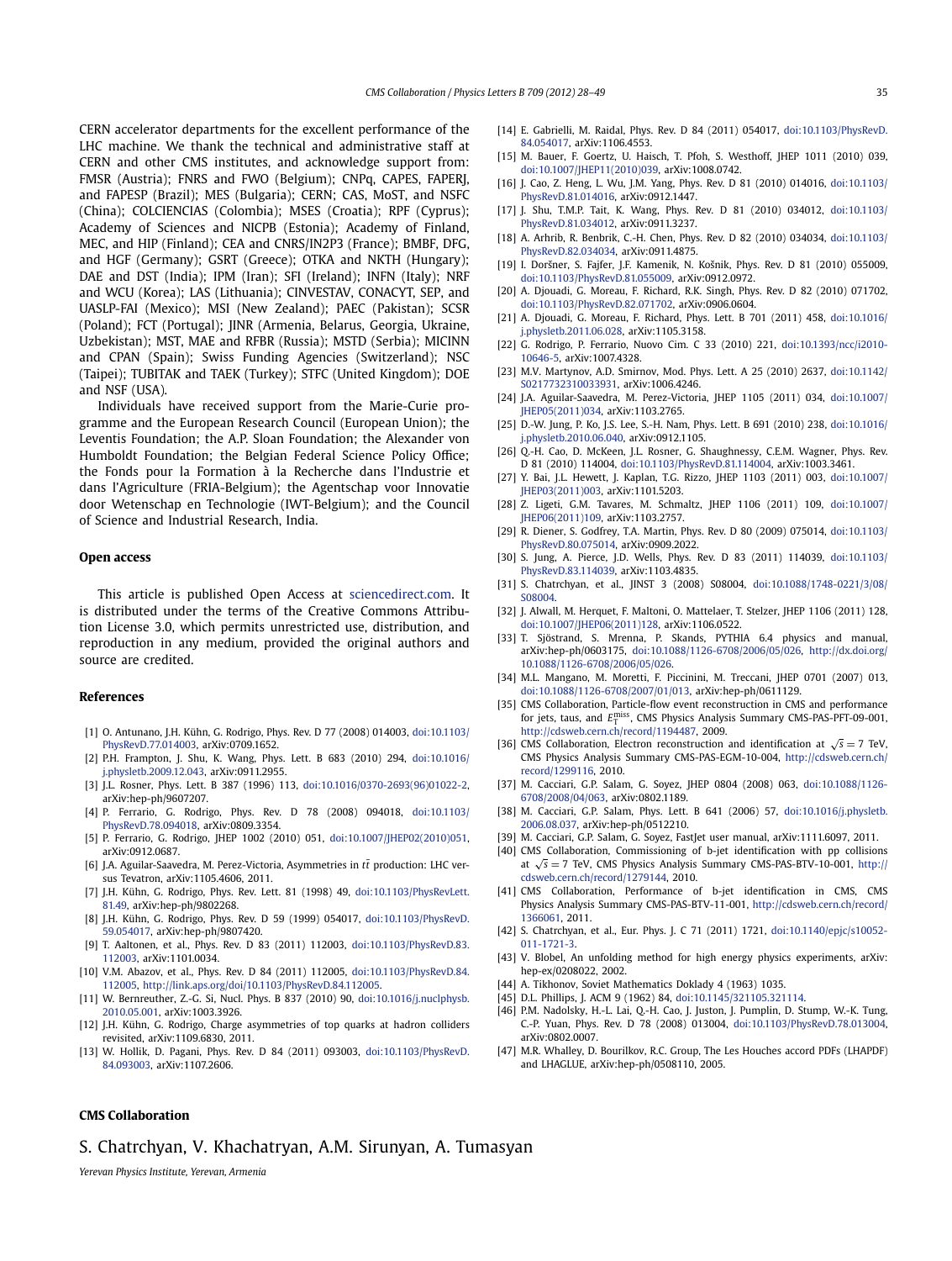W. Adam, T. Bergauer, M. Dragicevic, J. Erö, C. Fabjan, M. Friedl, R. Frühwirth, V.M. Ghete, J. Hammer<sup>1</sup>, M. Hoch, N. Hörmann, J. Hrubec, M. Jeitler, W. Kiesenhofer, A. Knapitsch, M. Krammer, D. Liko, I. Mikulec, M. Pernicka  $^{\dagger}$ , B. Rahbaran, C. Rohringer, H. Rohringer, R. Schöfbeck, I. Strauss, A. Taurok, F. Teischinger, P. Wagner, W. Waltenberger, G. Walzel, E. Widl, C.-E. Wulz

*Institut für Hochenergiephysik der OeAW, Wien, Austria*

V. Mossolov, N. Shumeiko, J. Suarez Gonzalez

*National Centre for Particle and High Energy Physics, Minsk, Belarus*

S. Bansal, L. Benucci, T. Cornelis, E.A. De Wolf, X. Janssen, S. Luyckx, T. Maes, L. Mucibello, S. Ochesanu, B. Roland, R. Rougny, M. Selvaggi, H. Van Haevermaet, P. Van Mechelen, N. Van Remortel, A. Van Spilbeeck

*Universiteit Antwerpen, Antwerpen, Belgium*

F. Blekman, S. Blyweert, J. D'Hondt, R. Gonzalez Suarez, A. Kalogeropoulos, M. Maes, A. Olbrechts, W. Van Doninck, P. Van Mulders, G.P. Van Onsem, I. Villella

*Vrije Universiteit Brussel, Brussel, Belgium*

O. Charaf, B. Clerbaux, G. De Lentdecker, V. Dero, A.P.R. Gay, G.H. Hammad, T. Hreus, A. Léonard, P.E. Marage, L. Thomas, C. Vander Velde, P. Vanlaer, J. Wickens

*Université Libre de Bruxelles, Bruxelles, Belgium*

V. Adler, K. Beernaert, A. Cimmino, S. Costantini, M. Grunewald, B. Klein, J. Lellouch, A. Marinov, J. Mccartin, A.A. Ocampo Rios, D. Ryckbosch, N. Strobbe, F. Thyssen, M. Tytgat, L. Vanelderen, P. Verwilligen, S. Walsh, N. Zaganidis

*Ghent University, Ghent, Belgium*

S. Basegmez, G. Bruno, J. Caudron, L. Ceard, J. De Favereau De Jeneret, C. Delaere, D. Favart, L. Forthomme, A. Giammanco<sup>2</sup>, G. Grégoire, J. Hollar, V. Lemaitre, J. Liao, O. Militaru, C. Nuttens, D. Pagano, A. Pin, K. Piotrzkowski, N. Schul

*Université Catholique de Louvain, Louvain-la-Neuve, Belgium*

N. Beliy, T. Caebergs, E. Daubie

*Université de Mons, Mons, Belgium*

G.A. Alves, D. De Jesus Damiao, M.E. Pol, M.H.G. Souza

*Centro Brasileiro de Pesquisas Fisicas, Rio de Janeiro, Brazil*

W.L. Aldá Júnior, W. Carvalho, A. Custódio, E.M. Da Costa, C. De Oliveira Martins, S. Fonseca De Souza, D. Matos Figueiredo, L. Mundim, H. Nogima, V. Oguri, W.L. Prado Da Silva, A. Santoro, S.M. Silva Do Amaral, L. Soares Jorge, A. Sznajder

*Universidade do Estado do Rio de Janeiro, Rio de Janeiro, Brazil*

T.S. Anjos<sup>3</sup>, C.A. Bernardes<sup>3</sup>, F.A. Dias<sup>4</sup>, T.R. Fernandez Perez Tomei, E.M. Gregores<sup>3</sup>, C. Lagana, F. Marinho, P.G. Mercadante [3,](#page-21-0) S.F. Novaes, Sandra S. Padula

*Instituto de Fisica Teorica, Universidade Estadual Paulista, Sao Paulo, Brazil*

N. Darmenov <sup>1</sup>, V. Genchev <sup>1</sup>, P. Iaydjiev <sup>1</sup>, S. Piperov, M. Rodozov, S. Stoykova, G. Sultanov, V. Tcholakov, R. Trayanov, M. Vutova

*Institute for Nuclear Research and Nuclear Energy, Sofia, Bulgaria*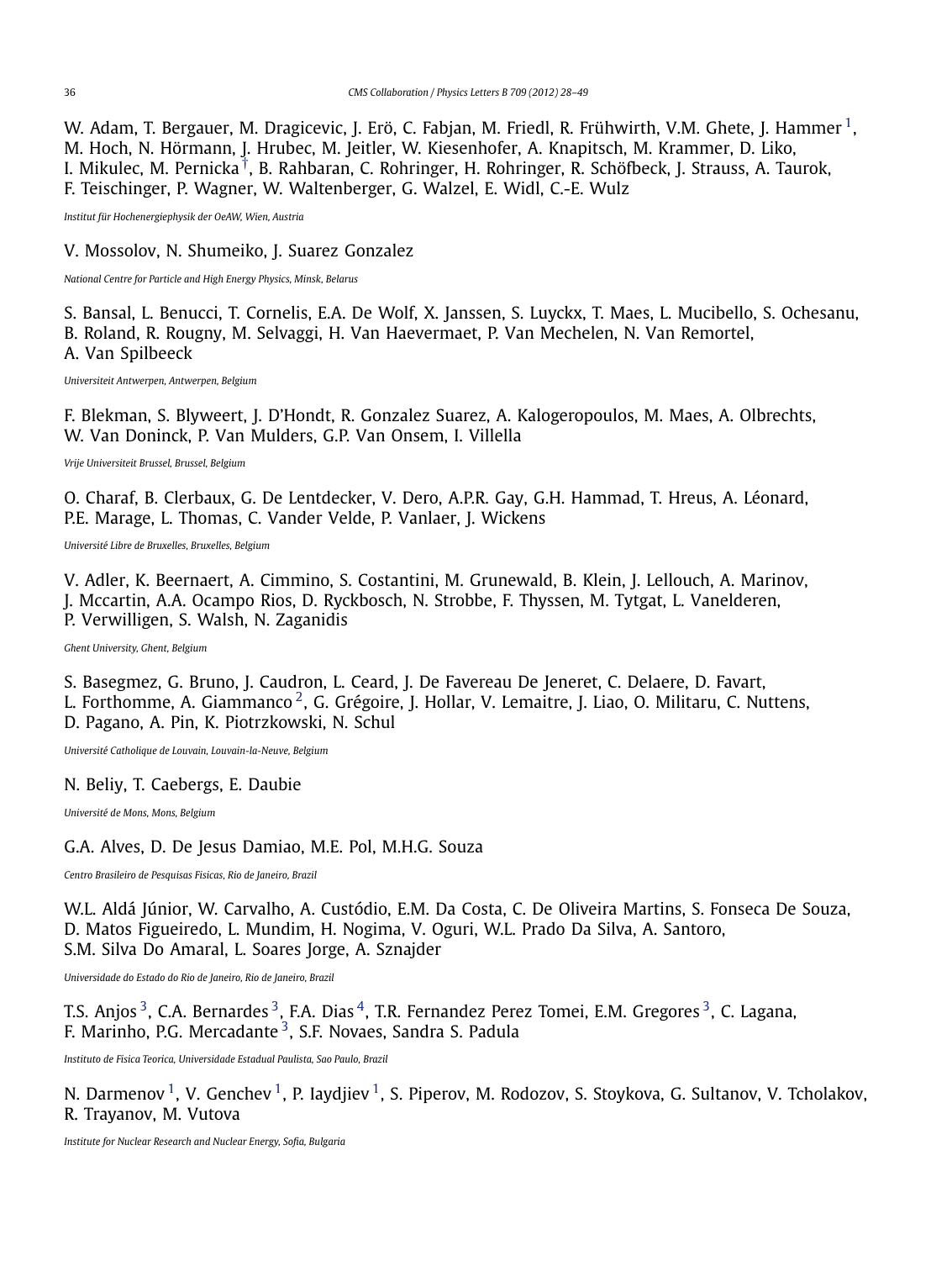# A. Dimitrov, R. Hadjiiska, A. Karadzhinova, V. Kozhuharov, L. Litov, B. Pavlov, P. Petkov

*University of Sofia, Sofia, Bulgaria*

J.G. Bian, G.M. Chen, H.S. Chen, C.H. Jiang, D. Liang, S. Liang, X. Meng, J. Tao, J. Wang, J. Wang, X. Wang, Z. Wang, H. Xiao, M. Xu, J. Zang, Z. Zhang

*Institute of High Energy Physics, Beijing, China*

## Y. Ban, S. Guo, Y. Guo, W. Li, S. Liu, Y. Mao, S.J. Qian, H. Teng, S. Wang, B. Zhu, W. Zou

*State Key Lab. of Nucl. Phys. and Tech., Peking University, Beijing, China*

## A. Cabrera, B. Gomez Moreno, A.F. Osorio Oliveros, J.C. Sanabria

*Universidad de Los Andes, Bogota, Colombia*

# N. Godinovic, D. Lelas, R. Plestina<sup>5</sup>, D. Polic, I. Puljak<sup>[1](#page-21-0)</sup>

*Technical University of Split, Split, Croatia*

#### Z. Antunovic, M. Dzelalija, M. Kovac

*University of Split, Split, Croatia*

## V. Brigljevic, S. Duric, K. Kadija, J. Luetic, S. Morovic

*Institute Rudjer Boskovic, Zagreb, Croatia*

## A. Attikis, M. Galanti, J. Mousa, C. Nicolaou, F. Ptochos, P.A. Razis

*University of Cyprus, Nicosia, Cyprus*

## M. Finger, M. Finger Jr.

*Charles University, Prague, Czech Republic*

# Y. Assran  $^6$ , A. Ellithi Kamel  $^7$ , S. Khalil  $^8$ , M.A. Mahmoud  $^9$ , A. Radi  $^{10}$  $^{10}$  $^{10}$

*Academy of Scientific Research and Technology of the Arab Republic of Egypt, Egyptian Network of High Energy Physics, Cairo, Egypt*

## A. Hektor, M. Kadastik, M. Müntel, M. Raidal, L. Rebane, A. Tiko

*National Institute of Chemical Physics and Biophysics, Tallinn, Estonia*

#### V. Azzolini, P. Eerola, G. Fedi, M. Voutilainen

*Department of Physics, University of Helsinki, Helsinki, Finland*

S. Czellar, J. Härkönen, A. Heikkinen, V. Karimäki, R. Kinnunen, M.J. Kortelainen, T. Lampén, K. Lassila-Perini, S. Lehti, T. Lindén, P. Luukka, T. Mäenpää, E. Tuominen, J. Tuominiemi, E. Tuovinen, D. Ungaro, L. Wendland

*Helsinki Institute of Physics, Helsinki, Finland*

## K. Banzuzi, A. Korpela, T. Tuuva

*Lappeenranta University of Technology, Lappeenranta, Finland*

#### D. Sillou

*Laboratoire d'Annecy-le-Vieux de Physique des Particules, IN2P3-CNRS, Annecy-le-Vieux, France*

M. Besancon, S. Choudhury, M. Dejardin, D. Denegri, B. Fabbro, J.L. Faure, F. Ferri, S. Ganjour, A. Givernaud, P. Gras, G. Hamel de Monchenault, P. Jarry, E. Locci, J. Malcles, M. Marionneau, L. Millischer, J. Rander, A. Rosowsky, I. Shreyber, M. Titov

*DSM/IRFU, CEA/Saclay, Gif-sur-Yvette, France*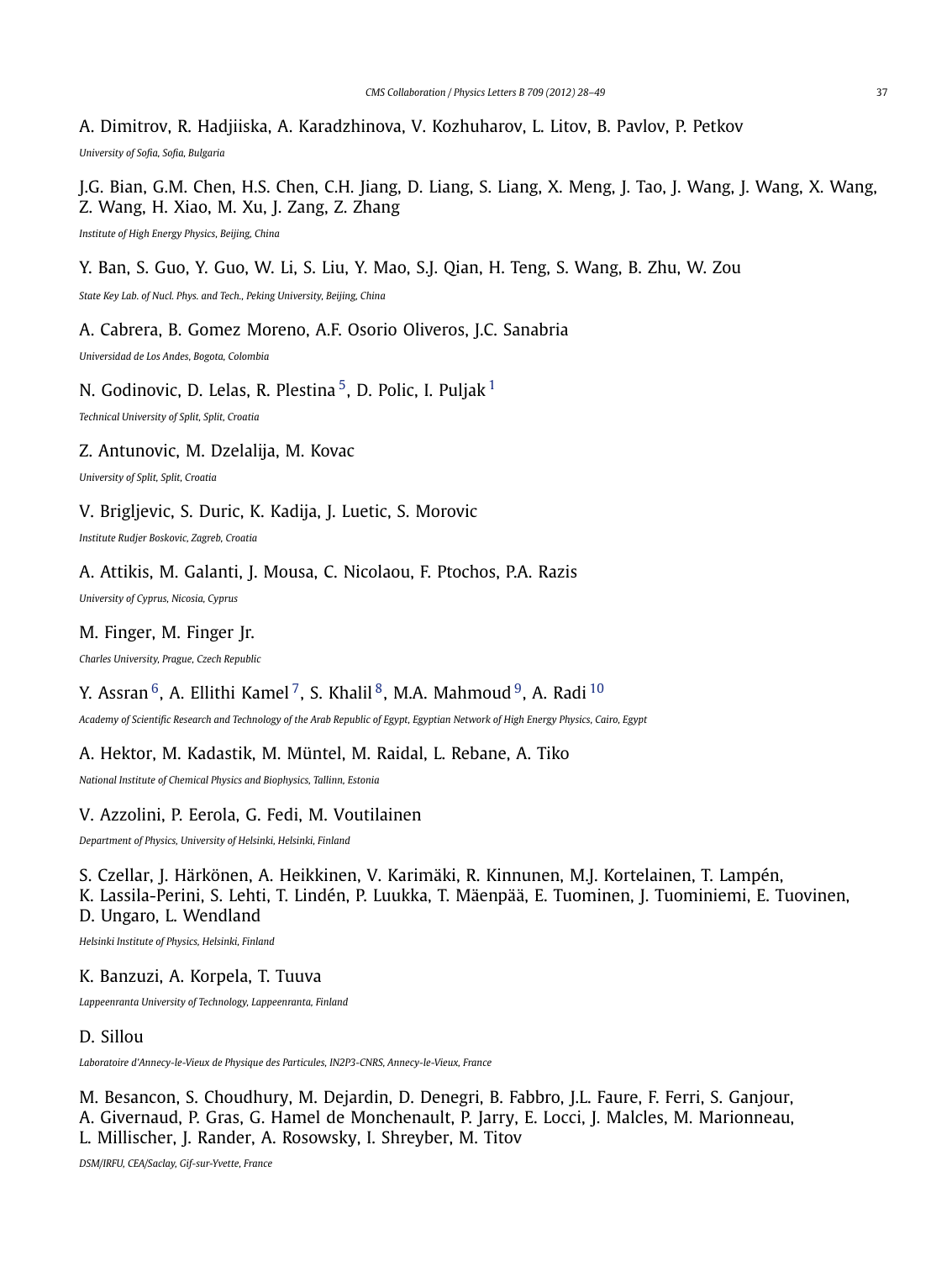S. Baffioni, F. Beaudette, L. Benhabib, L. Bianchini, M. Bluj <sup>11</sup>, C. Broutin, P. Busson, C. Charlot, N. Daci, T. Dahms, L. Dobrzynski, S. Elgammal, R. Granier de Cassagnac, M. Haguenauer, P. Miné, C. Mironov, C. Ochando, P. Paganini, D. Sabes, R. Salerno, Y. Sirois, C. Thiebaux, C. Veelken, A. Zabi

*Laboratoire Leprince-Ringuet, Ecole Polytechnique, IN2P3-CNRS, Palaiseau, France*

J.-L. Agram <sup>12</sup>, J. Andrea, D. Bloch, D. Bodin, J.-M. Brom, M. Cardaci, E.C. Chabert, C. Collard, E. Conte <sup>12</sup>, F. Drouhin [12,](#page-21-0) C. Ferro, J.-C. Fontaine [12,](#page-21-0) D. Gelé, U. Goerlach, S. Greder, P. Juillot, M. Karim [12,](#page-21-0) A.-C. Le Bihan, P. Van Hove

*Institut Pluridisciplinaire Hubert Curien, Université de Strasbourg, Université de Haute Alsace Mulhouse, CNRS/IN2P3, Strasbourg, France*

#### F. Fassi, D. Mercier

*Centre de Calcul de l'Institut National de Physique Nucleaire et de Physique des Particules (IN2P3), Villeurbanne, France*

C. Baty, S. Beauceron, N. Beaupere, M. Bedjidian, O. Bondu, G. Boudoul, D. Boumediene, H. Brun, J. Chasserat, R. Chierici<sup>1</sup>, D. Contardo, P. Depasse, H. El Mamouni, A. Falkiewicz, J. Fay, S. Gascon, M. Gouzevitch, B. Ille, T. Kurca, T. Le Grand, M. Lethuillier, L. Mirabito, S. Perries, V. Sordini, S. Tosi, Y. Tschudi, P. Verdier, S. Viret

*Université de Lyon, Université Claude Bernard Lyon 1, CNRS-IN2P3, Institut de Physique Nucléaire de Lyon, Villeurbanne, France*

#### D. Lomidze

*Institute of High Energy Physics and Informatization, Tbilisi State University, Tbilisi, Georgia*

G. Anagnostou, S. Beranek, M. Edelhoff, L. Feld, N. Heracleous, O. Hindrichs, R. Jussen, K. Klein, J. Merz, A. Ostapchuk, A. Perieanu, F. Raupach, J. Sammet, S. Schael, D. Sprenger, H. Weber, B. Wittmer, V. Zhukov [13](#page-21-0)

*RWTH Aachen University, I. Physikalisches Institut, Aachen, Germany*

M. Ata, E. Dietz-Laursonn, M. Erdmann, A. Güth, T. Hebbeker, C. Heidemann, K. Hoepfner, T. Klimkovich, D. Klingebiel, P. Kreuzer, D. Lanske [†,](#page-21-0) J. Lingemann, C. Magass, M. Merschmeyer, A. Meyer, M. Olschewski, P. Papacz, H. Pieta, H. Reithler, S.A. Schmitz, L. Sonnenschein, J. Steggemann, D. Teyssier, M. Weber

*RWTH Aachen University, III. Physikalisches Institut A, Aachen, Germany*

M. Bontenackels, V. Cherepanov, M. Davids, G. Flügge, H. Geenen, M. Geisler, W. Haj Ahmad, F. Hoehle, B. Kargoll, T. Kress, Y. Kuessel, A. Linn, A. Nowack, L. Perchalla, O. Pooth, J. Rennefeld, P. Sauerland, A. Stahl, D. Tornier, M.H. Zoeller

*RWTH Aachen University, III. Physikalisches Institut B, Aachen, Germany*

M. Aldaya Martin, W. Behrenhoff, U. Behrens, M. Bergholz<sup>14</sup>, A. Bethani, K. Borras, A. Cakir, A. Campbell, E. Castro, D. Dammann, G. Eckerlin, D. Eckstein, A. Flossdorf, G. Flucke, A. Geiser, J. Hauk, H. Jung  $1$ , M. Kasemann, P. Katsas, C. Kleinwort, H. Kluge, A. Knutsson, M. Krämer, D. Krücker, E. Kuznetsova, W. Lange, W. Lohmann<sup>14</sup>, B. Lutz, R. Mankel, I. Marfin, M. Marienfeld, I.-A. Melzer-Pellmann, A.B. Meyer, J. Mnich, A. Mussgiller, S. Naumann-Emme, J. Olzem, A. Petrukhin, D. Pitzl, A. Raspereza, P.M. Ribeiro Cipriano, M. Rosin, J. Salfeld-Nebgen, R. Schmidt<sup>14</sup>, T. Schoerner-Sadenius, N. Sen, A. Spiridonov, M. Stein, J. Tomaszewska, R. Walsh, C. Wissing

*Deutsches Elektronen-Synchrotron, Hamburg, Germany*

C. Autermann, V. Blobel, S. Bobrovskyi, J. Draeger, H. Enderle, U. Gebbert, M. Görner, T. Hermanns, K. Kaschube, G. Kaussen, H. Kirschenmann, R. Klanner, J. Lange, B. Mura, F. Nowak, N. Pietsch, C. Sander, H. Schettler, P. Schleper, E. Schlieckau, M. Schröder, T. Schum, H. Stadie, G. Steinbrück, J. Thomsen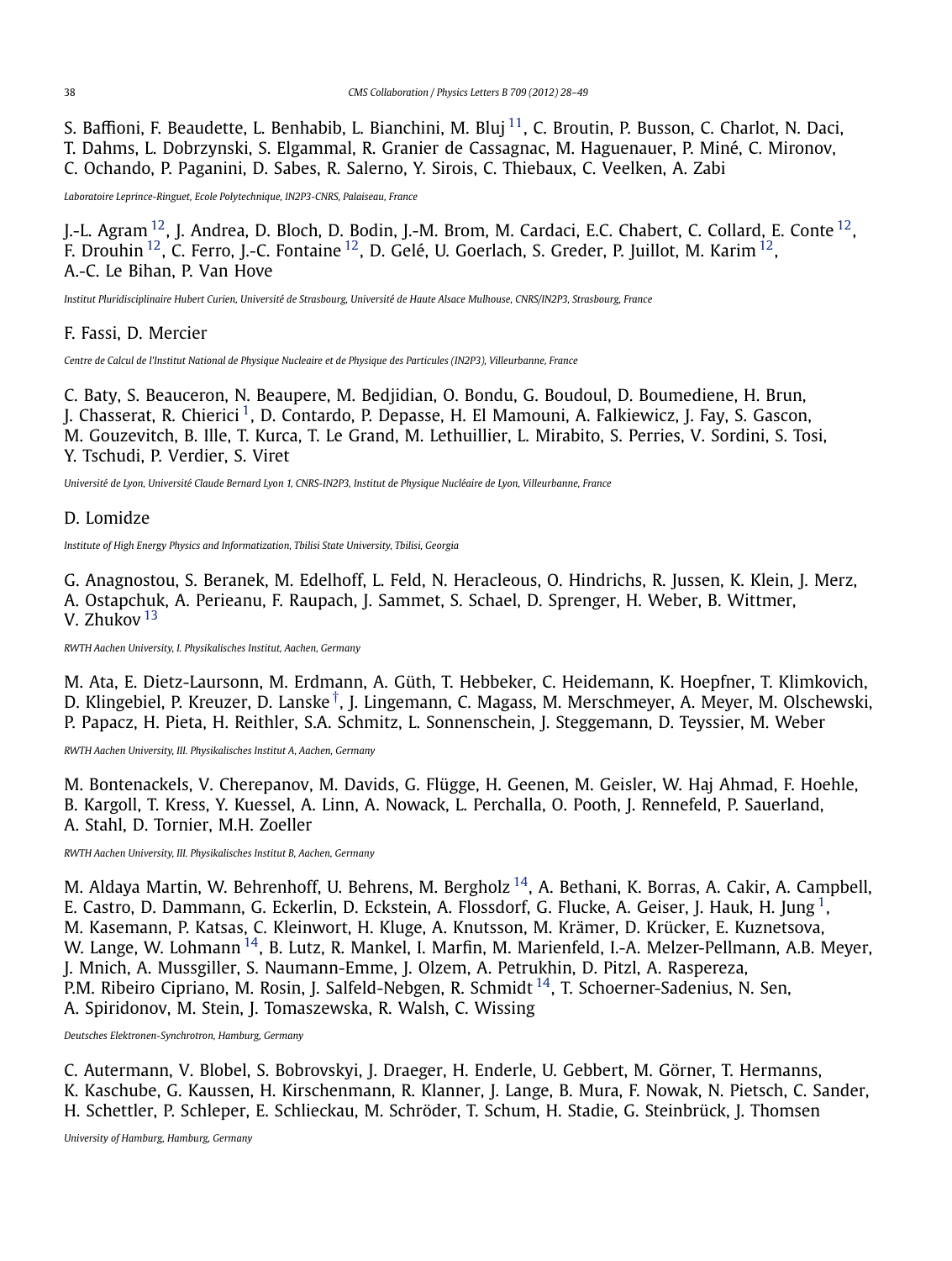C. Barth, J. Berger, C. Böser, T. Chwalek, W. De Boer, A. Descroix, A. Dierlamm, G. Dirkes, M. Feindt, J. Gruschke, M. Guthoff<sup>1</sup>, C. Hackstein, F. Hartmann, M. Heinrich, H. Held, K.H. Hoffmann, S. Honc, I. Katkov [13,](#page-21-0) J.R. Komaragiri, T. Kuhr, D. Martschei, S. Mueller, Th. Müller, M. Niegel, O. Oberst, A. Oehler, J. Ott, T. Peiffer, G. Quast, K. Rabbertz, F. Ratnikov, N. Ratnikova, M. Renz, S. Röcker, F. Roscher, C. Saout, A. Scheurer, P. Schieferdecker, F.-P. Schilling, M. Schmanau, G. Schott, H.J. Simonis, F.M. Stober, D. Troendle, J. Wagner-Kuhr, T. Weiler, M. Zeise, E.B. Ziebarth

*Institut für Experimentelle Kernphysik, Karlsruhe, Germany*

G. Daskalakis, T. Geralis, S. Kesisoglou, A. Kyriakis, D. Loukas, I. Manolakos, A. Markou, C. Markou, C. Mavrommatis, E. Ntomari, E. Petrakou

*Institute of Nuclear Physics "Demokritos", Aghia Paraskevi, Greece*

L. Gouskos, T.J. Mertzimekis, A. Panagiotou, N. Saoulidou, E. Stiliaris

*University of Athens, Athens, Greece*

I. Evangelou, C. Foudas<sup>1</sup>, P. Kokkas, N. Manthos, I. Papadopoulos, V. Patras, F.A. Triantis

*University of Ioánnina, Ioánnina, Greece*

A. Aranyi, G. Bencze, L. Boldizsar, C. Hajdu <sup>1</sup>, P. Hidas, D. Horvath <sup>[15](#page-21-0)</sup>, A. Kapusi, K. Krajczar <sup>16</sup>, F. Sikler <sup>1</sup>. G. Vesztergombi [16](#page-21-0)

*KFKI Research Institute for Particle and Nuclear Physics, Budapest, Hungary*

## N. Beni, J. Molnar, J. Palinkas, Z. Szillasi, V. Veszpremi

*Institute of Nuclear Research ATOMKI, Debrecen, Hungary*

## J. Karancsi, P. Raics, Z.L. Trocsanyi, B. Ujvari

*University of Debrecen, Debrecen, Hungary*

S.B. Beri, V. Bhatnagar, N. Dhingra, R. Gupta, M. Jindal, M. Kaur, J.M. Kohli, M.Z. Mehta, N. Nishu, L.K. Saini, A. Sharma, A.P. Singh, J. Singh, S.P. Singh

*Panjab University, Chandigarh, India*

# S. Ahuja, B.C. Choudhary, A. Kumar, A. Kumar, S. Malhotra, M. Naimuddin, K. Ranjan, V. Sharma, R.K. Shivpuri

*University of Delhi, Delhi, India*

### S. Banerjee, S. Bhattacharya, S. Dutta, B. Gomber, S. Jain, S. Jain, R. Khurana, S. Sarkar

*Saha Institute of Nuclear Physics, Kolkata, India*

# R.K. Choudhury, D. Dutta, S. Kailas, V. Kumar, A.K. Mohanty<sup>1</sup>, L.M. Pant, P. Shukla

*Bhabha Atomic Research Centre, Mumbai, India*

T. Aziz, S. Ganguly, M. Guchait<sup>[17](#page-21-0)</sup>, A. Gurtu<sup>[18](#page-21-0)</sup>, M. Maity<sup>19</sup>, D. Majumder, G. Majumder, K. Mazumdar, G.B. Mohanty, B. Parida, A. Saha, K. Sudhakar, N. Wickramage

*Tata Institute of Fundamental Research – EHEP, Mumbai, India*

#### S. Banerjee, S. Dugad, N.K. Mondal

*Tata Institute of Fundamental Research – HECR, Mumbai, India*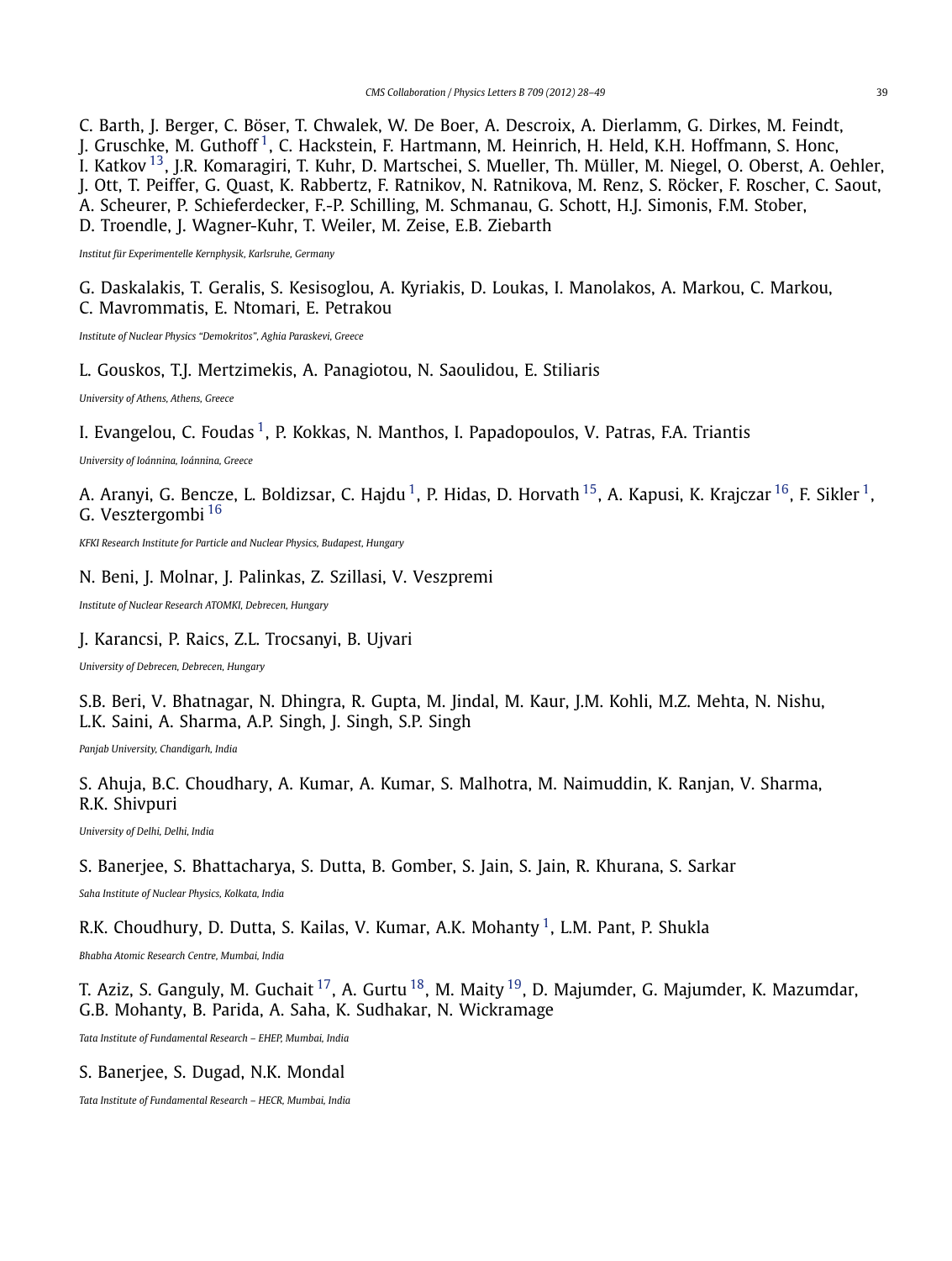H. Arfaei, H. Bakhshiansohi<sup>20</sup>, S.M. Etesami<sup>21</sup>, A. Fahim<sup>20</sup>, M. Hashemi, H. Hesari, A. Jafari<sup>20</sup>, M. Khakzad, A. Mohammadi [22,](#page-21-0) M. Mohammadi Najafabadi, S. Paktinat Mehdiabadi, B. Safarzadeh [23,](#page-21-0) M. Zeinali<sup>[21](#page-21-0)</sup>

*Institute for Research in Fundamental Sciences (IPM), Tehran, Iran*

M. Abbrescia <sup>a</sup>*,*b, L. Barbone <sup>a</sup>*,*b, C. Calabria <sup>a</sup>*,*b, A. Colaleo a, D. Creanza <sup>a</sup>*,*c, N. De Filippis <sup>a</sup>*,*c*,*[1,](#page-21-0) M. De Palma <sup>a</sup>*,*b, L. Fiore a, G. Iaselli <sup>a</sup>*,*c, L. Lusito <sup>a</sup>*,*b, G. Maggi <sup>a</sup>*,*c, M. Maggi a, N. Manna <sup>a</sup>*,*b, B. Marangelli <sup>a</sup>*,*b, S. My <sup>a</sup>*,*c, S. Nuzzo <sup>a</sup>*,*b, N. Pacifico <sup>a</sup>*,*b, A. Pompili <sup>a</sup>*,*b, G. Pugliese <sup>a</sup>*,*c, F. Romano <sup>a</sup>*,*c, G. Selvaggi <sup>a</sup>*,*b, L. Silvestris a, S. Tupputi <sup>a</sup>*,*b, G. Zito <sup>a</sup>

<sup>a</sup> *INFN Sezione di Bari, Bari, Italy*

<sup>b</sup> *Università di Bari, Bari, Italy*

<sup>c</sup> *Politecnico di Bari, Bari, Italy*

G. Abbiendi<sup>a</sup>, A.C. Benvenuti<sup>a</sup>, D. Bonacorsi<sup>a</sup>, S. Braibant-Giacomelli<sup>a,b</sup>, L. Brigliadori<sup>a</sup>, P. Capiluppi<sup>a,b</sup>, A. Castro <sup>a</sup>*,*b, F.R. Cavallo a, M. Cuffiani <sup>a</sup>*,*b, G.M. Dallavalle a, F. Fabbri a, A. Fanfani <sup>a</sup>*,*b, D. Fasanella <sup>a</sup>*,*[1,](#page-21-0) P. Giacomelli <sup>a</sup>, C. Grandi <sup>a</sup>, S. Marcellini <sup>a</sup>, G. Masetti <sup>a</sup>, M. Meneghelli <sup>a,b</sup>, A. Montanari <sup>a</sup>, F.L. Navarria <sup>a,b</sup>, F. Odorici a, A. Perrotta a, F. Primavera a, A.M. Rossi <sup>a</sup>*,*b, T. Rovelli <sup>a</sup>*,*b, G. Siroli <sup>a</sup>*,*b, R. Travaglini <sup>a</sup>*,*<sup>b</sup>

<sup>a</sup> *INFN Sezione di Bologna, Bologna, Italy*

<sup>b</sup> *Università di Bologna, Bologna, Italy*

S. Albergo <sup>a</sup>*,*b, G. Cappello <sup>a</sup>*,*b, M. Chiorboli <sup>a</sup>*,*b, S. Costa <sup>a</sup>*,*b, R. Potenza <sup>a</sup>*,*b, A. Tricomi <sup>a</sup>*,*b, C. Tuve <sup>a</sup>*,*<sup>b</sup>

<sup>a</sup> *INFN Sezione di Catania, Catania, Italy* <sup>b</sup> *Università di Catania, Catania, Italy*

G. Barbagli a, V. Ciulli <sup>a</sup>*,*b, C. Civinini a, R. D'Alessandro <sup>a</sup>*,*b, E. Focardi <sup>a</sup>*,*b, S. Frosali <sup>a</sup>*,*b, E. Gallo a, S. Gonzi <sup>a</sup>*,*b, M. Meschini a, S. Paoletti a, G. Sguazzoni a, A. Tropiano <sup>a</sup>*,*[1](#page-21-0)

<sup>a</sup> *INFN Sezione di Firenze, Firenze, Italy* <sup>b</sup> *Università di Firenze, Firenze, Italy*

# L. Benussi, S. Bianco, S. Colafranceschi [24,](#page-21-0) F. Fabbri, D. Piccolo

*INFN Laboratori Nazionali di Frascati, Frascati, Italy*

## P. Fabbricatore, R. Musenich

*INFN Sezione di Genova, Genova, Italy*

A. Benaglia <sup>a</sup>*,*b*,*[1,](#page-21-0) F. De Guio <sup>a</sup>*,*b, L. Di Matteo <sup>a</sup>*,*b, S. Gennai <sup>a</sup>*,*[1,](#page-21-0) A. Ghezzi <sup>a</sup>*,*b, S. Malvezzi a, A. Martelli <sup>a</sup>*,*b, A. Massironi <sup>a</sup>*,*b*,*[1,](#page-21-0) D. Menasce a, L. Moroni a, M. Paganoni <sup>a</sup>*,*b, D. Pedrini a, S. Ragazzi <sup>a</sup>*,*b, N. Redaelli a, S. Sala a, T. Tabarelli de Fatis <sup>a</sup>*,*<sup>b</sup>

<sup>a</sup> *INFN Sezione di Milano-Bicocca, Milano, Italy* <sup>b</sup> *Università di Milano-Bicocca, Milano, Italy*

S. Buontempo a, C.A. Carrillo Montoya <sup>a</sup>*,*[1,](#page-21-0) N. Cavallo <sup>a</sup>*,*[25,](#page-21-0) A. De Cosa <sup>a</sup>*,*b, O. Dogangun <sup>a</sup>*,*b, F. Fabozzi <sup>a</sup>*,*[25,](#page-21-0) A.O.M. Iorio <sup>a</sup>*,*[1,](#page-21-0) L. Lista a, M. Merola <sup>a</sup>*,*b, P. Paolucci <sup>a</sup>

<sup>a</sup> *INFN Sezione di Napoli, Napoli, Italy*

<sup>b</sup> *Università di Napoli "Federico II", Napoli, Italy*

P. Azzi<sup>a</sup>, N. Bacchetta <sup>a, 1</sup>, P. Bellan <sup>a, b</sup>, D. Bisello <sup>a, b</sup>, A. Branca <sup>a</sup>, R. Carlin <sup>a, b</sup>, P. Checchia <sup>a</sup>, T. Dorigo <sup>a</sup>, U. Dosselli<sup>a</sup>, F. Fanzago<sup>a</sup>, F. Gasparini<sup>a,b</sup>, U. Gasparini<sup>a,b</sup>, A. Gozzelino<sup>a</sup>, S. Lacaprara<sup>a,26</sup>, I. Lazzizzera<sup>a,c</sup>, M. Margoni <sup>a</sup>*,*b, M. Mazzucato a, A.T. Meneguzzo <sup>a</sup>*,*b, M. Nespolo <sup>a</sup>*,*[1,](#page-21-0) L. Perrozzi a, N. Pozzobon <sup>a</sup>*,*b, P. Ronchese <sup>a</sup>*,*b, F. Simonetto <sup>a</sup>*,*b, E. Torassa a, M. Tosi <sup>a</sup>*,*b*,*[1](#page-21-0), S. Vanini <sup>a</sup>*,*b, P. Zotto <sup>a</sup>*,*b, G. Zumerle <sup>a</sup>*,*<sup>b</sup>

<sup>a</sup> *INFN Sezione di Padova, Padova, Italy*

<sup>b</sup> *Università di Padova, Padova, Italy*

<sup>c</sup> *Università di Trento (Trento), Padova, Italy*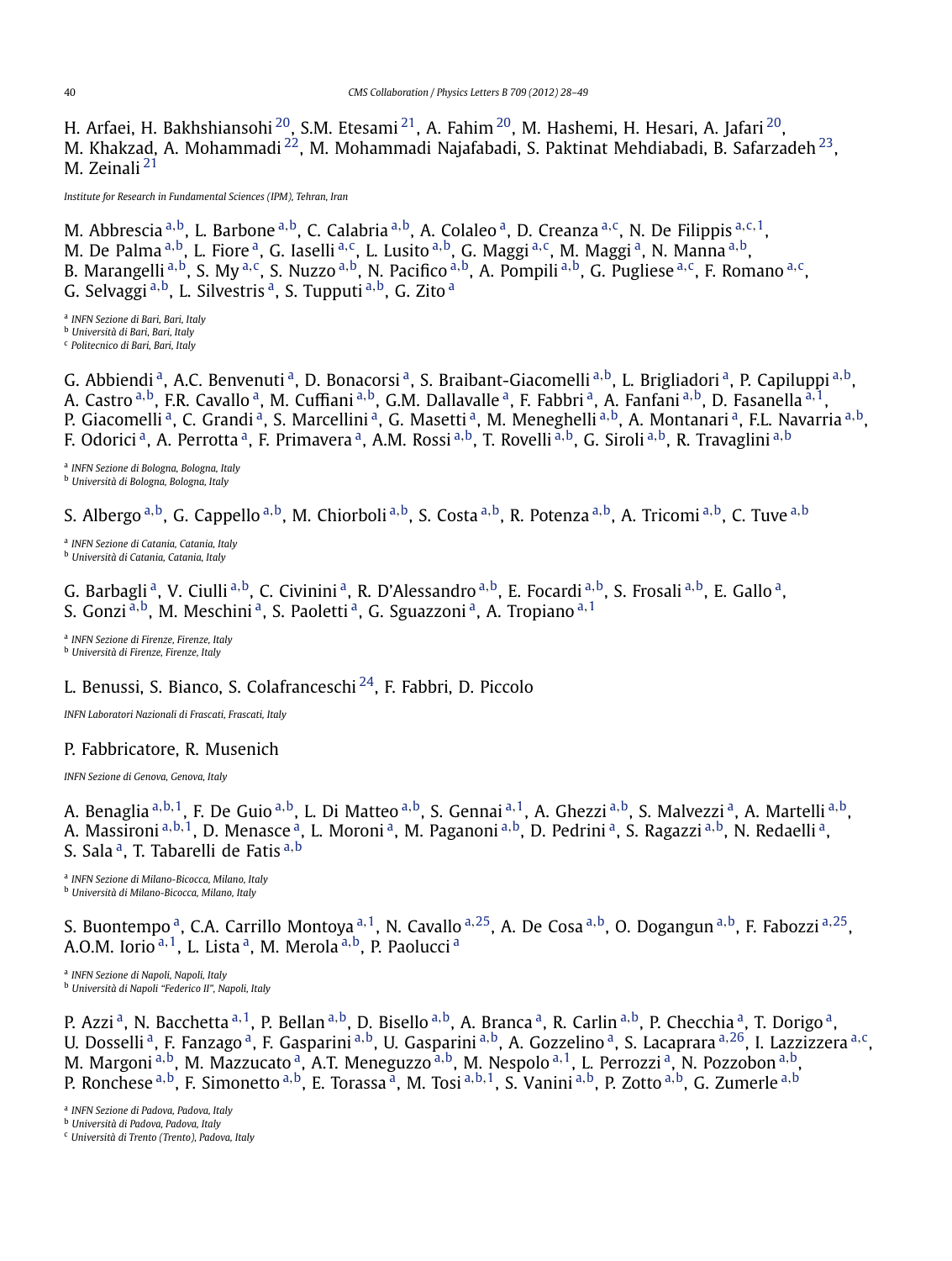# P. Baesso <sup>a</sup>*,*b, U. Berzano a, S.P. Ratti <sup>a</sup>*,*b, C. Riccardi <sup>a</sup>*,*b, P. Torre <sup>a</sup>*,*b, P. Vitulo <sup>a</sup>*,*b, C. Viviani <sup>a</sup>*,*<sup>b</sup>

<sup>a</sup> *INFN Sezione di Pavia, Pavia, Italy* <sup>b</sup> *Università di Pavia, Pavia, Italy*

M. Biasini <sup>a</sup>*,*b, G.M. Bilei a, B. Caponeri <sup>a</sup>*,*b, L. Fanò <sup>a</sup>*,*b, P. Lariccia <sup>a</sup>*,*b, A. Lucaroni <sup>a</sup>*,*b*,*[1,](#page-21-0) G. Mantovani <sup>a</sup>*,*b, M. Menichelli a, A. Nappi <sup>a</sup>*,*b, F. Romeo <sup>a</sup>*,*b, A. Santocchia <sup>a</sup>*,*b, S. Taroni <sup>a</sup>*,*b*,*[1,](#page-21-0) M. Valdata <sup>a</sup>*,*<sup>b</sup>

<sup>a</sup> *INFN Sezione di Perugia, Perugia, Italy*

<sup>b</sup> *Università di Perugia, Perugia, Italy*

P. Azzurri <sup>a, c</sup>, G. Bagliesi <sup>a</sup>, T. Boccali <sup>a</sup>, G. Broccolo <sup>a, c</sup>, R. Castaldi <sup>a</sup>, R.T. D'Agnolo <sup>a, c</sup>, R. Dell'Orso <sup>a</sup>, F. Fiori <sup>a</sup>*,*b, L. Foà <sup>a</sup>*,*c, A. Giassi a, A. Kraan a, F. Ligabue <sup>a</sup>*,*c, T. Lomtadze a, L. Martini <sup>a</sup>*,*[27](#page-21-0), A. Messineo <sup>a</sup>*,*b, F. Palla a, F. Palmonari a, A. Rizzi a, G. Segneri a, A.T. Serban a, P. Spagnolo a, R. Tenchini a, G. Tonelli <sup>a</sup>*,*b*,*[1,](#page-21-0) A. Venturi <sup>a</sup>*,*[1](#page-21-0), P.G. Verdini <sup>a</sup>

<sup>a</sup> *INFN Sezione di Pisa, Pisa, Italy* <sup>b</sup> *Università di Pisa, Pisa, Italy* <sup>c</sup> *Scuola Normale Superiore di Pisa, Pisa, Italy*

L. Barone <sup>a</sup>*,*b, F. Cavallari a, D. Del Re <sup>a</sup>*,*b*,*[1](#page-21-0), M. Diemoz a, C. Fanelli a, D. Franci <sup>a</sup>*,*b, M. Grassi <sup>a</sup>*,*[1,](#page-21-0) E. Longo <sup>a</sup>*,*b, P. Meridiani a, F. Micheli a, S. Nourbakhsh a, G. Organtini <sup>a</sup>*,*b, F. Pandolfi <sup>a</sup>*,*b, R. Paramatti a, S. Rahatlou <sup>a</sup>*,*b, M. Sigamani<sup>a</sup>, L. Soffi<sup>a</sup>

<sup>a</sup> *INFN Sezione di Roma, Roma, Italy* <sup>b</sup> *Università di Roma "La Sapienza", Roma, Italy*

N. Amapane <sup>a</sup>*,*b, R. Arcidiacono <sup>a</sup>*,*c, S. Argiro <sup>a</sup>*,*b, M. Arneodo <sup>a</sup>*,*c, C. Biino a, C. Botta <sup>a</sup>*,*b, N. Cartiglia a, R. Castello <sup>a</sup>*,*b, M. Costa <sup>a</sup>*,*b, N. Demaria a, A. Graziano <sup>a</sup>*,*b, C. Mariotti <sup>a</sup>*,*[1,](#page-21-0) S. Maselli a, E. Migliore <sup>a</sup>*,*b, V. Monaco <sup>a</sup>*,*b, M. Musich a, M.M. Obertino <sup>a</sup>*,*c, N. Pastrone a, M. Pelliccioni a, A. Potenza <sup>a</sup>*,*b, A. Romero <sup>a</sup>*,*b, M. Ruspa <sup>a</sup>*,*c, R. Sacchi <sup>a</sup>*,*b, V. Sola <sup>a</sup>*,*b, A. Solano <sup>a</sup>*,*b, A. Staiano a, A. Vilela Pereira <sup>a</sup>

<sup>a</sup> *INFN Sezione di Torino, Torino, Italy* <sup>b</sup> *Università di Torino, Torino, Italy*

<sup>c</sup> *Università del Piemonte Orientale (Novara), Torino, Italy*

S. Belforte a, F. Cossutti a, G. Della Ricca <sup>a</sup>*,*b, B. Gobbo a, M. Marone <sup>a</sup>*,*b, D. Montanino <sup>a</sup>*,*b*,*[1,](#page-21-0) A. Penzo <sup>a</sup>

<sup>a</sup> *INFN Sezione di Trieste, Trieste, Italy*

<sup>b</sup> *Università di Trieste, Trieste, Italy*

## S.G. Heo, S.K. Nam

*Kangwon National University, Chunchon, Republic of Korea*

## S. Chang, J. Chung, D.H. Kim, G.N. Kim, J.E. Kim, D.J. Kong, H. Park, S.R. Ro, D.C. Son, T. Son

*Kyungpook National University, Daegu, Republic of Korea*

# J.Y. Kim, Zero J. Kim, S. Song

*Chonnam National University, Institute for Universe and Elementary Particles, Kwangju, Republic of Korea*

## H.Y. Jo

*Konkuk University, Seoul, Republic of Korea*

S. Choi, D. Gyun, B. Hong, M. Jo, H. Kim, T.J. Kim, K.S. Lee, D.H. Moon, S.K. Park, E. Seo, K.S. Sim *Korea University, Seoul, Republic of Korea*

M. Choi, S. Kang, H. Kim, J.H. Kim, C. Park, I.C. Park, S. Park, G. Ryu

*University of Seoul, Seoul, Republic of Korea*

# Y. Cho, Y. Choi, Y.K. Choi, J. Goh, M.S. Kim, B. Lee, J. Lee, S. Lee, H. Seo, I. Yu

*Sungkyunkwan University, Suwon, Republic of Korea*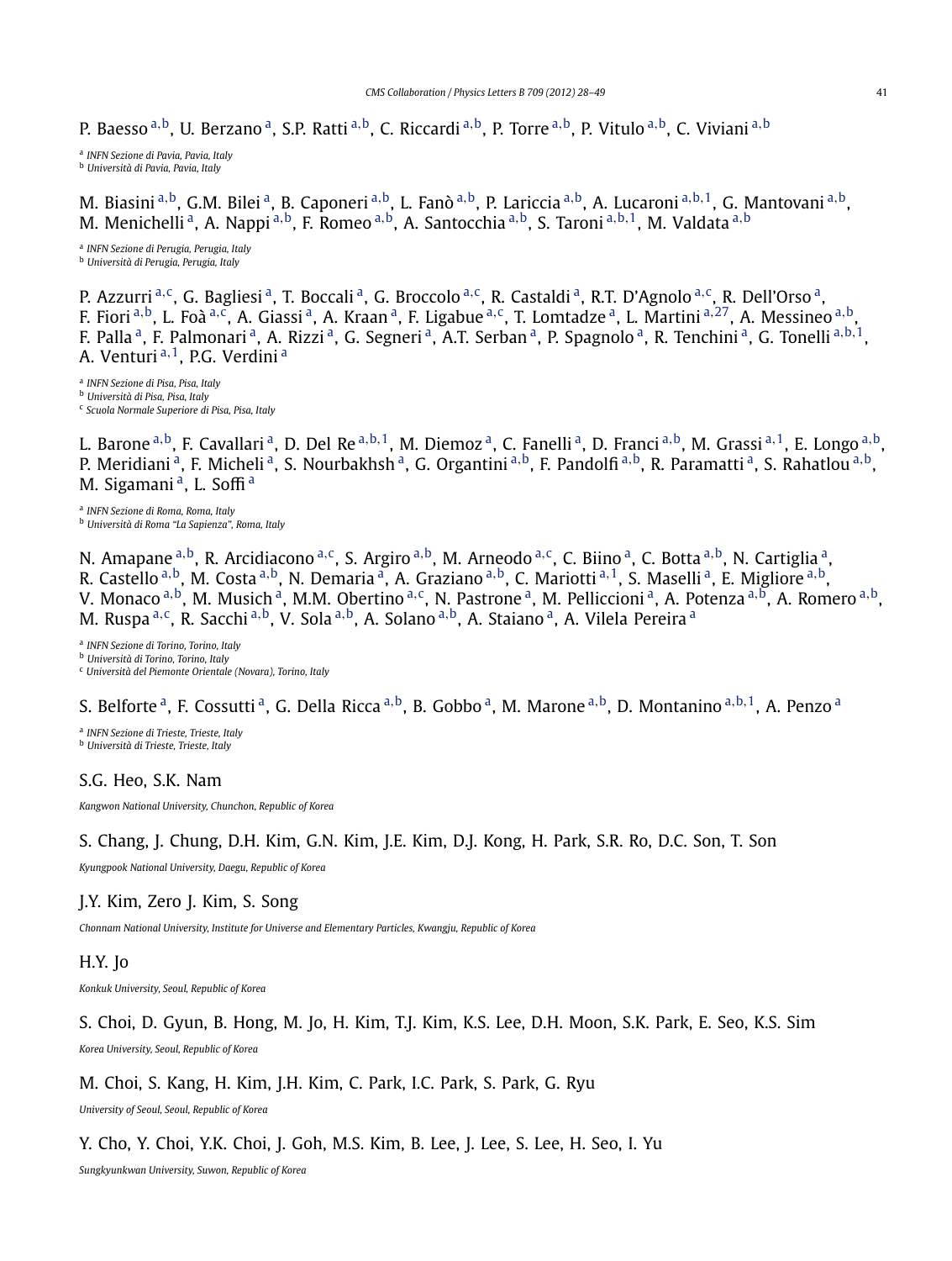#### M.J. Bilinskas, I. Grigelionis, M. Janulis, D. Martisiute, P. Petrov, M. Polujanskas, T. Sabonis

*Vilnius University, Vilnius, Lithuania*

# H. Castilla-Valdez, E. De La Cruz-Burelo, I. Heredia-de La Cruz, R. Lopez-Fernandez, R. Magaña Villalba, J. Martínez-Ortega, A. Sánchez-Hernández, L.M. Villasenor-Cendejas

*Centro de Investigacion y de Estudios Avanzados del IPN, Mexico City, Mexico*

#### S. Carrillo Moreno, F. Vazquez Valencia

*Universidad Iberoamericana, Mexico City, Mexico*

#### H.A. Salazar Ibarguen

*Benemerita Universidad Autonoma de Puebla, Puebla, Mexico*

#### E. Casimiro Linares, A. Morelos Pineda, M.A. Reyes-Santos

*Universidad Autónoma de San Luis Potosí, San Luis Potosí, Mexico*

#### D. Krofcheck

*University of Auckland, Auckland, New Zealand*

#### A.J. Bell, P.H. Butler, R. Doesburg, S. Reucroft, H. Silverwood

*University of Canterbury, Christchurch, New Zealand*

## M. Ahmad, M.I. Asghar, H.R. Hoorani, S. Khalid, W.A. Khan, T. Khurshid, S. Qazi, M.A. Shah, M. Shoaib

*National Centre for Physics, Quaid-I-Azam University, Islamabad, Pakistan*

## G. Brona, M. Cwiok, W. Dominik, K. Doroba, A. Kalinowski, M. Konecki, J. Krolikowski

*Institute of Experimental Physics, Faculty of Physics, University of Warsaw, Warsaw, Poland*

H. Bialkowska, B. Boimska, T. Frueboes, R. Gokieli, M. Górski, M. Kazana, K. Nawrocki, K. Romanowska-Rybinska, M. Szleper, G. Wrochna, P. Zalewski

*Soltan Institute for Nuclear Studies, Warsaw, Poland*

N. Almeida, P. Bargassa, A. David, P. Faccioli, P.G. Ferreira Parracho, M. Gallinaro, P. Musella, A. Nayak, J. Pela <sup>1</sup>, P.Q. Ribeiro, J. Seixas, J. Varela, P. Vischia

*Laboratório de Instrumentação e Física Experimental de Partículas, Lisboa, Portugal*

S. Afanasiev, I. Belotelov, P. Bunin, M. Gavrilenko, I. Golutvin, I. Gorbunov, A. Kamenev, V. Karjavin, G. Kozlov, A. Lanev, P. Moisenz, V. Palichik, V. Perelygin, S. Shmatov, V. Smirnov, A. Volodko, A. Zarubin

*Joint Institute for Nuclear Research, Dubna, Russia*

S. Evstyukhin, V. Golovtsov, Y. Ivanov, V. Kim, P. Levchenko, V. Murzin, V. Oreshkin, I. Smirnov, V. Sulimov, L. Uvarov, S. Vavilov, A. Vorobyev, An. Vorobyev

*Petersburg Nuclear Physics Institute, Gatchina (St Petersburg), Russia*

Yu. Andreev, A. Dermenev, S. Gninenko, N. Golubev, M. Kirsanov, N. Krasnikov, V. Matveev, A. Pashenkov, A. Toropin, S. Troitsky

*Institute for Nuclear Research, Moscow, Russia*

V. Epshteyn, M. Erofeeva, V. Gavrilov, M. Kossov<sup>1</sup>, A. Krokhotin, N. Lychkovskaya, V. Popov, G. Safronov, S. Semenov, V. Stolin, E. Vlasov, A. Zhokin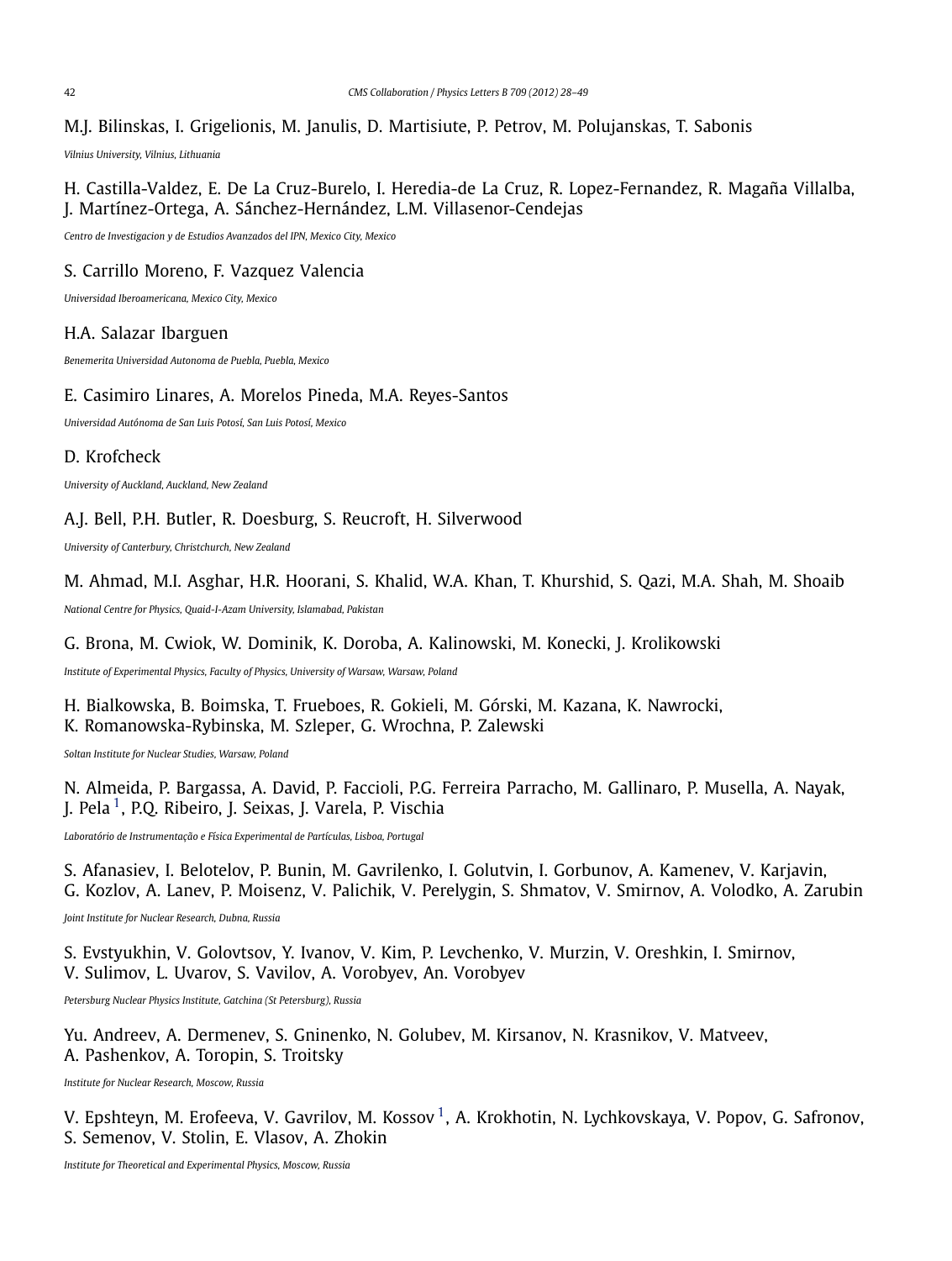A. Belyaev, E. Boos, M. Dubinin<sup>4</sup>, L. Dudko, A. Ershov, A. Gribushin, O. Kodolova, I. Lokhtin, A. Markina, S. Obraztsov, M. Perfilov, S. Petrushanko, L. Sarycheva, V. Savrin, A. Snigirev

*Moscow State University, Moscow, Russia*

V. Andreev, M. Azarkin, I. Dremin, M. Kirakosyan, A. Leonidov, G. Mesyats, S.V. Rusakov, A. Vinogradov *P.N. Lebedev Physical Institute, Moscow, Russia*

I. Azhgirey, I. Bayshev, S. Bitioukov, V. Grishin<sup>1</sup>, V. Kachanov, D. Konstantinov, A. Korablev, V. Krychkine, V. Petrov, R. Ryutin, A. Sobol, L. Tourtchanovitch, S. Troshin, N. Tyurin, A. Uzunian, A. Volkov

*State Research Center of Russian Federation, Institute for High Energy Physics, Protvino, Russia*

P. Adzic<sup>28</sup>, M. Djordjevic, M. Ekmedzic, D. Krpic<sup>28</sup>, J. Milosevic

*University of Belgrade, Faculty of Physics and Vinca Institute of Nuclear Sciences, Belgrade, Serbia*

M. Aguilar-Benitez, J. Alcaraz Maestre, P. Arce, C. Battilana, E. Calvo, M. Cerrada, M. Chamizo Llatas, N. Colino, B. De La Cruz, A. Delgado Peris, C. Diez Pardos, D. Domínguez Vázquez, C. Fernandez Bedoya, J.P. Fernández Ramos, A. Ferrando, J. Flix, M.C. Fouz, P. Garcia-Abia, O. Gonzalez Lopez, S. Goy Lopez, J.M. Hernandez, M.I. Josa, G. Merino, J. Puerta Pelayo, I. Redondo, L. Romero, J. Santaolalla, M.S. Soares, C. Willmott

*Centro de Investigaciones Energéticas Medioambientales y Tecnológicas (CIEMAT), Madrid, Spain*

#### C. Albajar, G. Codispoti, J.F. de Trocóniz

*Universidad Autónoma de Madrid, Madrid, Spain*

J. Cuevas, J. Fernandez Menendez, S. Folgueras, I. Gonzalez Caballero, L. Lloret Iglesias, J.M. Vizan Garcia *Universidad de Oviedo, Oviedo, Spain*

J.A. Brochero Cifuentes, I.J. Cabrillo, A. Calderon, S.H. Chuang, J. Duarte Campderros, M. Felcini [29,](#page-21-0) M. Fernandez, G. Gomez, J. Gonzalez Sanchez, C. Jorda, P. Lobelle Pardo, A. Lopez Virto, J. Marco, R. Marco, C. Martinez Rivero, F. Matorras, F.J. Munoz Sanchez, J. Piedra Gomez [30,](#page-21-0) T. Rodrigo, A.Y. Rodríguez-Marrero, A. Ruiz-Jimeno, L. Scodellaro, M. Sobron Sanudo, I. Vila, R. Vilar Cortabitarte

*Instituto de Física de Cantabria (IFCA), CSIC-Universidad de Cantabria, Santander, Spain*

D. Abbaneo, E. Auffray, G. Auzinger, P. Baillon, A.H. Ball, D. Barney, C. Bernet<sup>5</sup>, W. Bialas, G. Bianchi, P. Bloch, A. Bocci, H. Breuker, K. Bunkowski, T. Camporesi, G. Cerminara, T. Christiansen, J.A. Coarasa Perez, B. Curé, D. D'Enterria, A. De Roeck, S. Di Guida, M. Dobson, N. Dupont-Sagorin, A. Elliott-Peisert, B. Frisch, W. Funk, A. Gaddi, G. Georgiou, H. Gerwig, M. Giffels, D. Gigi, K. Gill, D. Giordano, M. Giunta, F. Glege, R. Gomez-Reino Garrido, P. Govoni, S. Gowdy, R. Guida, L. Guiducci, S. Gundacker, M. Hansen, C. Hartl, J. Harvey, B. Hegner, A. Hinzmann, H.F. Hoffmann, V. Innocente, P. Janot, K. Kaadze, E. Karavakis, K. Kousouris, P. Lecoq, P. Lenzi, C. Lourenço, T. Mäki, M. Malberti, L. Malgeri, M. Mannelli, L. Masetti, G. Mavromanolakis, F. Meijers, S. Mersi, E. Meschi, R. Moser, M.U. Mozer, M. Mulders, E. Nesvold, M. Nguyen, T. Orimoto, L. Orsini, E. Palencia Cortezon, E. Perez, A. Petrilli, A. Pfeiffer, M. Pierini, M. Pimiä, D. Piparo, G. Polese, L. Quertenmont, A. Racz, W. Reece, J. Rodrigues Antunes, G. Rolandi<sup>31</sup>, T. Rommerskirchen, C. Rovelli<sup>32</sup>, M. Rovere, H. Sakulin, F. Santanastasio, C. Schäfer, C. Schwick, I. Segoni, A. Sharma, P. Siegrist, P. Silva, M. Simon, P. Sphicas [∗](#page-21-0)*,*[33,](#page-21-0) D. Spiga, M. Spiropulu<sup>4</sup>, M. Stoye, A. Tsirou, G.I. Veres <sup>16</sup>, P. Vichoudis, H.K. Wöhri, S.D. Worm <sup>34</sup>, W.D. Zeuner

*CERN, European Organization for Nuclear Research, Geneva, Switzerland*

W. Bertl, K. Deiters, W. Erdmann, K. Gabathuler, R. Horisberger, Q. Ingram, H.C. Kaestli, S. König, D. Kotlinski, U. Langenegger, F. Meier, D. Renker, T. Rohe, J. Sibille [35](#page-21-0)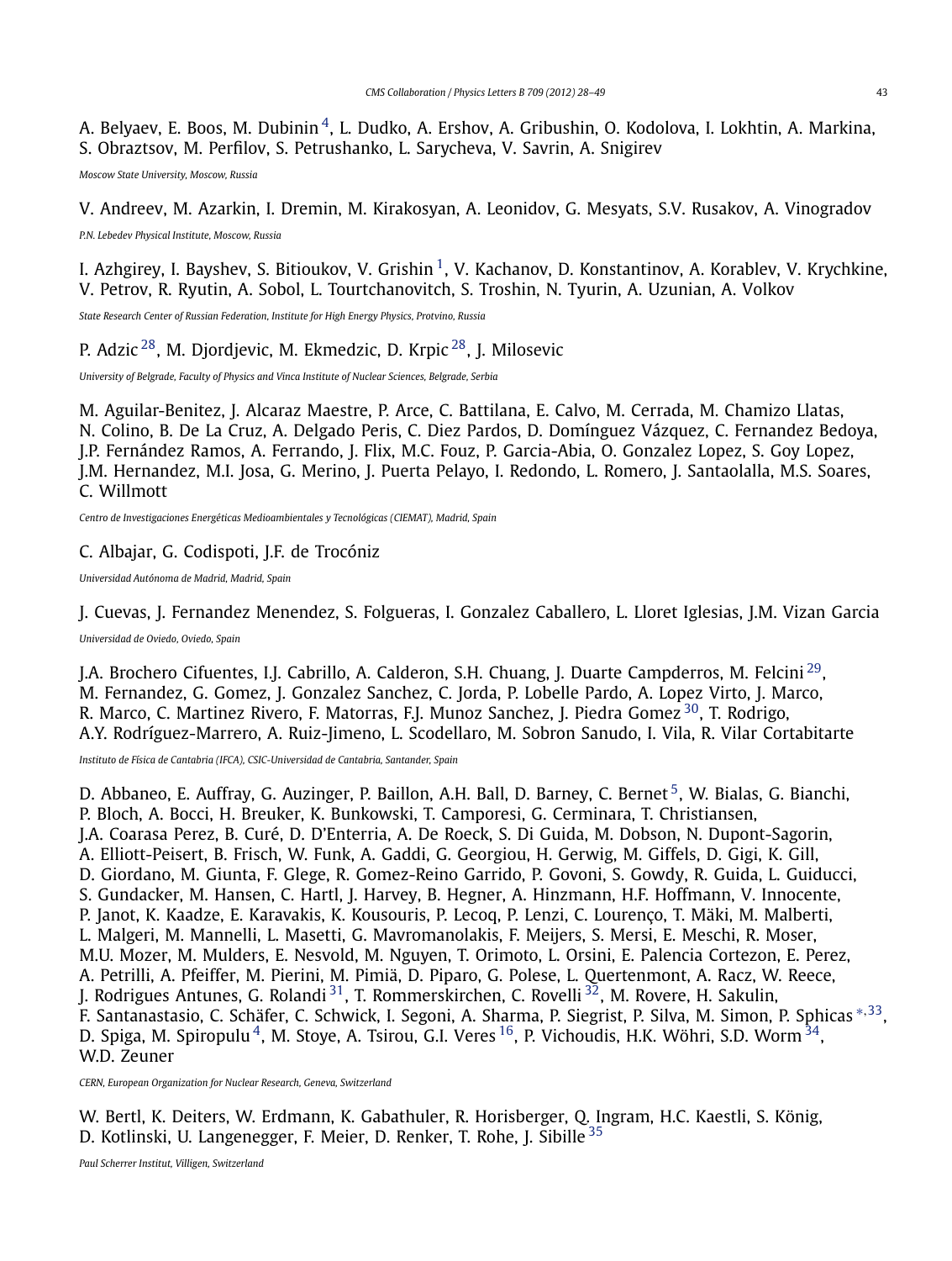L. Bäni, P. Bortignon, M.A. Buchmann, B. Casal, N. Chanon, Z. Chen, S. Cittolin, A. Deisher, G. Dissertori, M. Dittmar, J. Eugster, K. Freudenreich, C. Grab, P. Lecomte, W. Lustermann, P. Martinez Ruiz del Arbol, P. Milenovic<sup>36</sup>, N. Mohr, F. Moortgat, C. Nägeli<sup>37</sup>, P. Nef, F. Nessi-Tedaldi, L. Pape, F. Pauss, M. Peruzzi, F.J. Ronga, M. Rossini, L. Sala, A.K. Sanchez, M.-C. Sawley, A. Starodumov [38,](#page-21-0) B. Stieger, M. Takahashi, L. Tauscher [†,](#page-21-0) A. Thea, K. Theofilatos, D. Treille, C. Urscheler, R. Wallny, H.A. Weber, L. Wehrli, J. Weng

*Institute for Particle Physics, ETH Zurich, Zurich, Switzerland*

E. Aguilo, C. Amsler, V. Chiochia, S. De Visscher, C. Favaro, M. Ivova Rikova, B. Millan Mejias, P. Otiougova, P. Robmann, A. Schmidt, H. Snoek, M. Verzetti

*Universität Zürich, Zurich, Switzerland*

Y.H. Chang, K.H. Chen, C.M. Kuo, S.W. Li, W. Lin, Z.K. Liu, Y.J. Lu, D. Mekterovic, R. Volpe, S.S. Yu

*National Central University, Chung-Li, Taiwan*

P. Bartalini, P. Chang, Y.H. Chang, Y.W. Chang, Y. Chao, K.F. Chen, C. Dietz, U. Grundler, W.-S. Hou, Y. Hsiung, K.Y. Kao, Y.J. Lei, R.-S. Lu, J.G. Shiu, Y.M. Tzeng, X. Wan, M. Wang

*National Taiwan University (NTU), Taipei, Taiwan*

A. Adiguzel, M.N. Bakirci [39,](#page-21-0) S. Cerci [40,](#page-21-0) C. Dozen, I. Dumanoglu, E. Eskut, S. Girgis, G. Gokbulut, I. Hos, E.E. Kangal, G. Karapinar, A. Kayis Topaksu, G. Onengut, K. Ozdemir, S. Ozturk <sup>41</sup>, A. Polatoz, K. Sogut <sup>42</sup>, D. Sunar Cerci [40,](#page-21-0) B. Tali [40,](#page-21-0) H. Topakli [39,](#page-21-0) D. Uzun, L.N. Vergili, M. Vergili

*Cukurova University, Adana, Turkey*

I.V. Akin, T. Aliev, B. Bilin, S. Bilmis, M. Deniz, H. Gamsizkan, A.M. Guler, K. Ocalan, A. Ozpineci, M. Serin, R. Sever, U.E. Surat, M. Yalvac, E. Yildirim, M. Zeyrek

*Middle East Technical University, Physics Department, Ankara, Turkey*

M. Deliomeroglu, E. Gülmez, B. Isildak, M. Kaya [43,](#page-21-0) O. Kaya [43,](#page-21-0) S. Ozkorucuklu [44,](#page-21-0) N. Sonmez [45](#page-21-0)

*Bogazici University, Istanbul, Turkey*

#### L. Levchuk

*National Scientific Center, Kharkov Institute of Physics and Technology, Kharkov, Ukraine*

F. Bostock, J.J. Brooke, E. Clement, D. Cussans, H. Flacher, R. Frazier, J. Goldstein, M. Grimes, G.P. Heath, H.F. Heath, L. Kreczko, S. Metson, D.M. Newbold [34,](#page-21-0) K. Nirunpong, A. Poll, S. Senkin, V.J. Smith, T. Williams

*University of Bristol, Bristol, United Kingdom*

L. Basso [46,](#page-21-0) K.W. Bell, A. Belyaev [46,](#page-21-0) C. Brew, R.M. Brown, B. Camanzi, D.J.A. Cockerill, J.A. Coughlan, K. Harder, S. Harper, J. Jackson, B.W. Kennedy, E. Olaiya, D. Petyt, B.C. Radburn-Smith, C.H. Shepherd-Themistocleous, I.R. Tomalin, W.J. Womersley

*Rutherford Appleton Laboratory, Didcot, United Kingdom*

R. Bainbridge, G. Ball, R. Beuselinck, O. Buchmuller, D. Colling, N. Cripps, M. Cutajar, P. Dauncey, G. Davies, M. Della Negra, W. Ferguson, J. Fulcher, D. Futyan, A. Gilbert, A. Guneratne Bryer, G. Hall, Z. Hatherell, J. Hays, G. Iles, M. Jarvis, G. Karapostoli, L. Lyons, A.-M. Magnan, J. Marrouche, B. Mathias, R. Nandi, J. Nash, A. Nikitenko [38,](#page-21-0) A. Papageorgiou, M. Pesaresi, K. Petridis, M. Pioppi [47,](#page-21-0) D.M. Raymond, S. Rogerson, N. Rompotis, A. Rose, M.J. Ryan, C. Seez, P. Sharp, A. Sparrow, A. Tapper, S. Tourneur, M. Vazquez Acosta, T. Virdee, S. Wakefield, N. Wardle, D. Wardrope, T. Whyntie

*Imperial College, London, United Kingdom*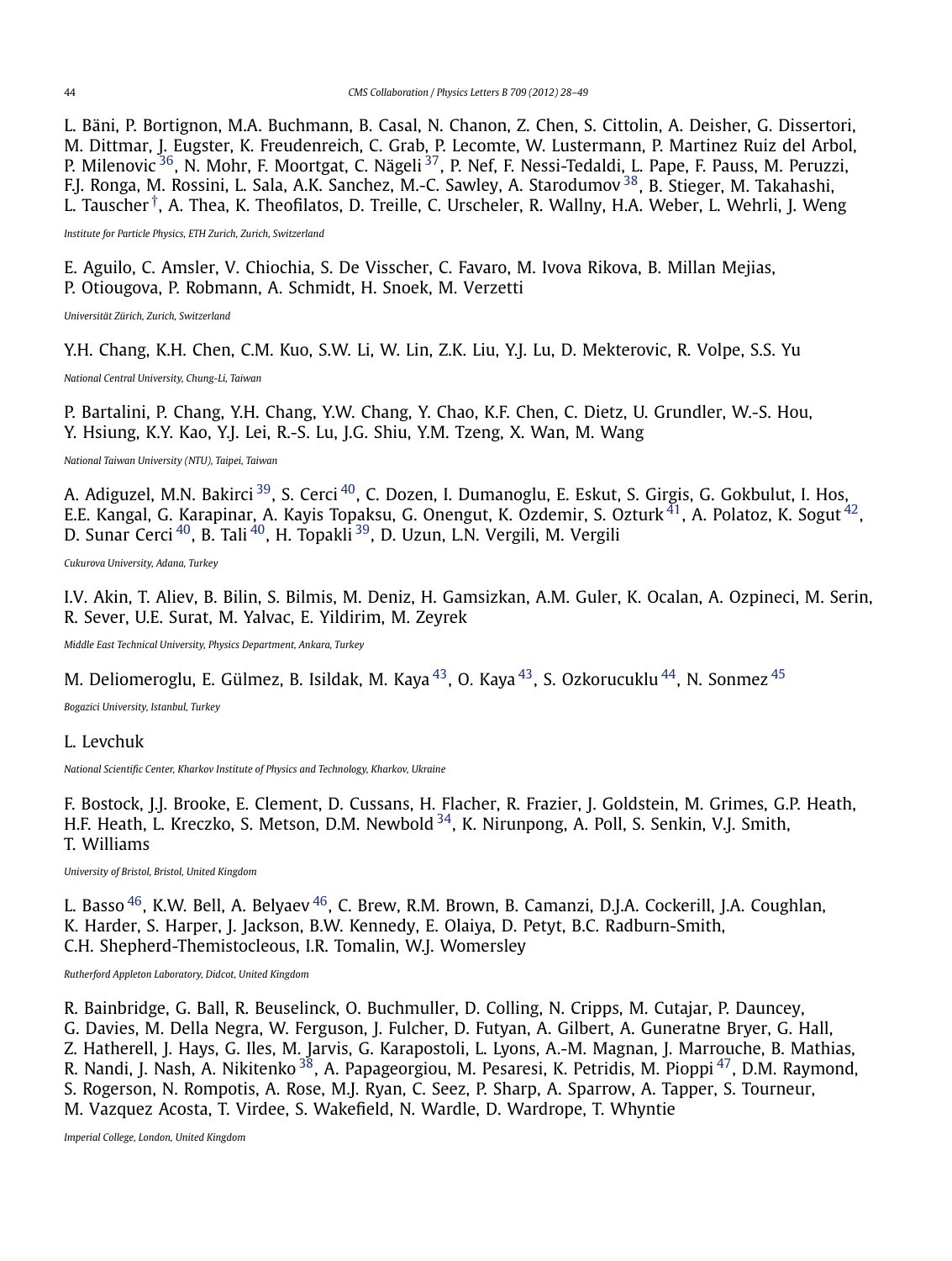# M. Barrett, M. Chadwick, J.E. Cole, P.R. Hobson, A. Khan, P. Kyberd, D. Leslie, W. Martin, I.D. Reid, P. Symonds, L. Teodorescu, M. Turner

*Brunel University, Uxbridge, United Kingdom*

## K. Hatakeyama, H. Liu, T. Scarborough

*Baylor University, Waco, USA*

## C. Henderson

*The University of Alabama, Tuscaloosa, USA*

A. Avetisyan, T. Bose, E. Carrera Jarrin, C. Fantasia, A. Heister, J. St. John, P. Lawson, D. Lazic, J. Rohlf, D. Sperka, L. Sulak

*Boston University, Boston, USA*

S. Bhattacharya, D. Cutts, A. Ferapontov, U. Heintz, S. Jabeen, G. Kukartsev, G. Landsberg, M. Luk, M. Narain, D. Nguyen, M. Segala, T. Sinthuprasith, T. Speer, K.V. Tsang

*Brown University, Providence, USA*

R. Breedon, G. Breto, M. Calderon De La Barca Sanchez, S. Chauhan, M. Chertok, J. Conway, R. Conway, P.T. Cox, J. Dolen, R. Erbacher, R. Houtz, W. Ko, A. Kopecky, R. Lander, O. Mall, T. Miceli, D. Pellett, J. Robles, B. Rutherford, M. Searle, J. Smith, M. Squires, M. Tripathi, R. Vasquez Sierra

*University of California, Davis, Davis, USA*

V. Andreev, K. Arisaka, D. Cline, R. Cousins, J. Duris, S. Erhan, P. Everaerts, C. Farrell, J. Hauser, M. Ignatenko, C. Jarvis, C. Plager, G. Rakness, P. Schlein [†,](#page-21-0) J. Tucker, V. Valuev, M. Weber

*University of California, Los Angeles, Los Angeles, USA*

J. Babb, R. Clare, J. Ellison, J.W. Gary, F. Giordano, G. Hanson, G.Y. Jeng, H. Liu, O.R. Long, A. Luthra, H. Nguyen, S. Paramesvaran, J. Sturdy, S. Sumowidagdo, R. Wilken, S. Wimpenny

*University of California, Riverside, Riverside, USA*

W. Andrews, J.G. Branson, G.B. Cerati, D. Evans, F. Golf, A. Holzner, R. Kelley, M. Lebourgeois, J. Letts, I. Macneill, B. Mangano, S. Padhi, C. Palmer, G. Petrucciani, H. Pi, M. Pieri, R. Ranieri, M. Sani, I. Sfiligoi, V. Sharma, S. Simon, E. Sudano, M. Tadel, Y. Tu, A. Vartak, S. Wasserbaech [48,](#page-21-0) F. Würthwein, A. Yagil, J. Yoo

*University of California, San Diego, La Jolla, USA*

D. Barge, R. Bellan, C. Campagnari, M. D'Alfonso, T. Danielson, K. Flowers, P. Geffert, C. George, J. Incandela, C. Justus, P. Kalavase, S.A. Koay, D. Kovalskyi<sup>1</sup>, V. Krutelyov, S. Lowette, N. Mccoll, S.D. Mullin, V. Pavlunin, F. Rebassoo, J. Ribnik, J. Richman, R. Rossin, D. Stuart, W. To, J.R. Vlimant, C. West

*University of California, Santa Barbara, Santa Barbara, USA*

A. Apresyan, A. Bornheim, J. Bunn, Y. Chen, E. Di Marco, J. Duarte, M. Gataullin, Y. Ma, A. Mott, H.B. Newman, C. Rogan, V. Timciuc, P. Traczyk, J. Veverka, R. Wilkinson, Y. Yang, R.Y. Zhu

*California Institute of Technology, Pasadena, USA*

B. Akgun, R. Carroll, T. Ferguson, Y. Iiyama, D.W. Jang, S.Y. Jun, Y.F. Liu, M. Paulini, J. Russ, H. Vogel, I. Vorobiev

*Carnegie Mellon University, Pittsburgh, USA*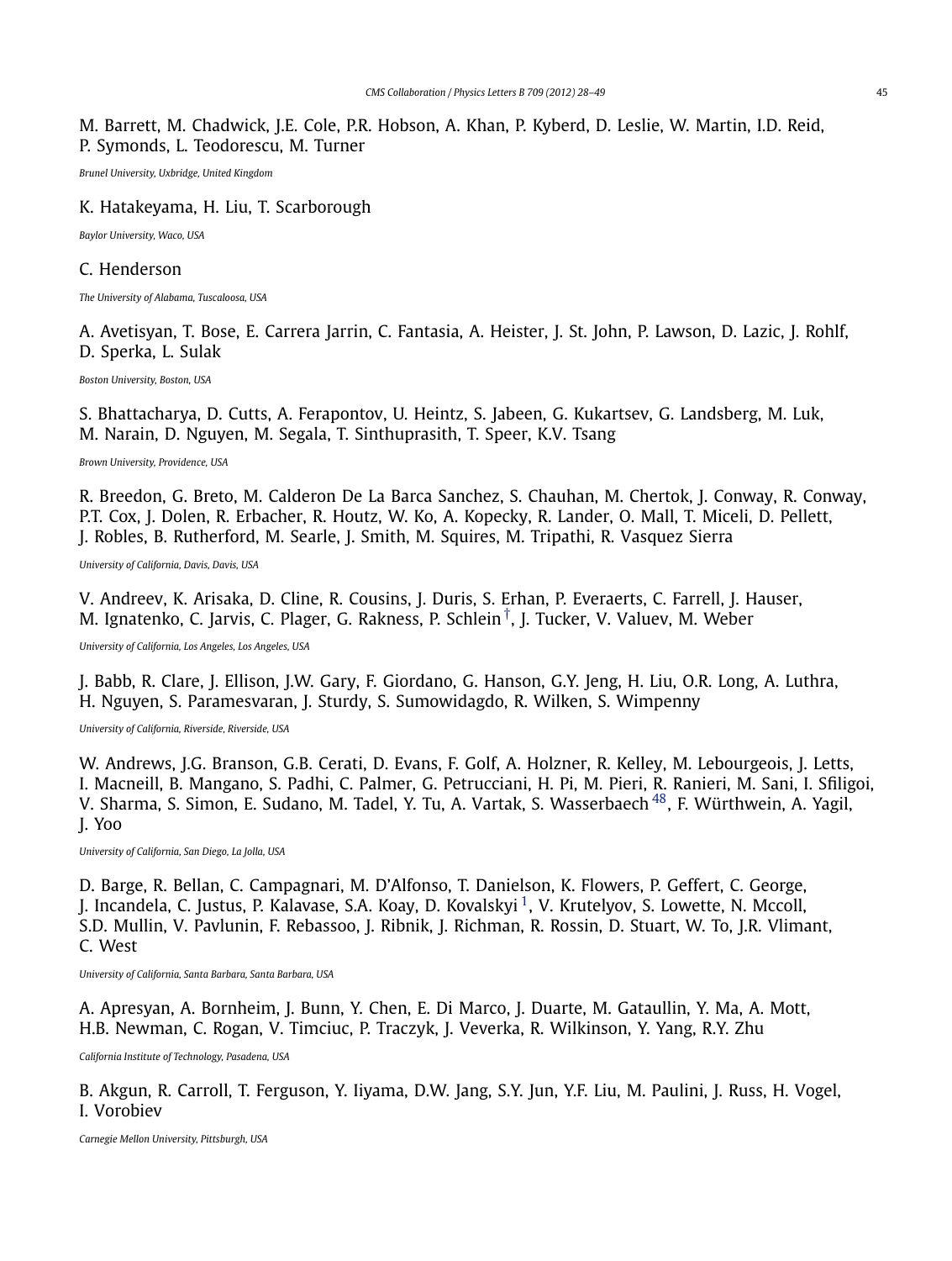J.P. Cumalat, M.E. Dinardo, B.R. Drell, C.J. Edelmaier, W.T. Ford, A. Gaz, B. Heyburn, E. Luiggi Lopez, U. Nauenberg, J.G. Smith, K. Stenson, K.A. Ulmer, S.R. Wagner, S.L. Zang

*University of Colorado at Boulder, Boulder, USA*

L. Agostino, J. Alexander, A. Chatterjee, N. Eggert, L.K. Gibbons, B. Heltsley, W. Hopkins, A. Khukhunaishvili, B. Kreis, G. Nicolas Kaufman, J.R. Patterson, D. Puigh, A. Ryd, E. Salvati, X. Shi, W. Sun, W.D. Teo, J. Thom, J. Thompson, J. Vaughan, Y. Weng, L. Winstrom, P. Wittich

*Cornell University, Ithaca, USA*

A. Biselli, G. Cirino, D. Winn

*Fairfield University, Fairfield, USA*

S. Abdullin, M. Albrow, J. Anderson, G. Apollinari, M. Atac, J.A. Bakken, L.A.T. Bauerdick, A. Beretvas, J. Berryhill, P.C. Bhat, I. Bloch, K. Burkett, J.N. Butler, V. Chetluru, H.W.K. Cheung, F. Chlebana, S. Cihangir, W. Cooper, D.P. Eartly, V.D. Elvira, S. Esen, I. Fisk, J. Freeman, Y. Gao, E. Gottschalk, D. Green, O. Gutsche, J. Hanlon, R.M. Harris, J. Hirschauer, B. Hooberman, H. Jensen, S. Jindariani, M. Johnson, U. Joshi, B. Klima, S. Kunori, S. Kwan, C. Leonidopoulos, D. Lincoln, R. Lipton, J. Lykken, K. Maeshima, J.M. Marraffino, S. Maruyama, D. Mason, P. McBride, T. Miao, K. Mishra, S. Mrenna, Y. Musienko [49,](#page-21-0) C. Newman-Holmes, V. O'Dell, J. Pivarski, R. Pordes, O. Prokofyev, T. Schwarz, E. Sexton-Kennedy, S. Sharma, W.J. Spalding, L. Spiegel, P. Tan, L. Taylor, S. Tkaczyk, L. Uplegger, E.W. Vaandering, R. Vidal, J. Whitmore, W. Wu, F. Yang, F. Yumiceva, J.C. Yun

*Fermi National Accelerator Laboratory, Batavia, USA*

D. Acosta, P. Avery, D. Bourilkov, M. Chen, S. Das, M. De Gruttola, G.P. Di Giovanni, D. Dobur, A. Drozdetskiy, R.D. Field, M. Fisher, Y. Fu, I.K. Furic, J. Gartner, S. Goldberg, J. Hugon, B. Kim, J. Konigsberg, A. Korytov, A. Kropivnitskaya, T. Kypreos, J.F. Low, K. Matchev, G. Mitselmakher, L. Muniz, M. Park, R. Remington, A. Rinkevicius, M. Schmitt, B. Scurlock, P. Sellers, N. Skhirtladze, M. Snowball, D. Wang, J. Yelton, M. Zakaria

*University of Florida, Gainesville, USA*

V. Gaultney, L.M. Lebolo, S. Linn, P. Markowitz, G. Martinez, J.L. Rodriguez

*Florida International University, Miami, USA*

T. Adams, A. Askew, J. Bochenek, J. Chen, B. Diamond, S.V. Gleyzer, J. Haas, S. Hagopian, V. Hagopian, M. Jenkins, K.F. Johnson, H. Prosper, S. Sekmen, V. Veeraraghavan, M. Weinberg

*Florida State University, Tallahassee, USA*

M.M. Baarmand, B. Dorney, M. Hohlmann, H. Kalakhety, I. Vodopiyanov

*Florida Institute of Technology, Melbourne, USA*

M.R. Adams, I.M. Anghel, L. Apanasevich, Y. Bai, V.E. Bazterra, R.R. Betts, J. Callner, R. Cavanaugh, C. Dragoiu, L. Gauthier, C.E. Gerber, D.J. Hofman, S. Khalatyan, G.J. Kunde [50,](#page-21-0) F. Lacroix, M. Malek, C. O'Brien, C. Silkworth, C. Silvestre, D. Strom, N. Varelas

*University of Illinois at Chicago (UIC), Chicago, USA*

U. Akgun, E.A. Albayrak, B. Bilki <sup>[51](#page-21-0)</sup>, W. Clarida, F. Duru, S. Griffiths, C.K. Lae, E. McCliment, J.-P. Merlo, H. Mermerkaya <sup>52</sup>, A. Mestvirishvili, A. Moeller, J. Nachtman, C.R. Newsom, E. Norbeck, J. Olson, Y. Onel, F. Ozok, S. Sen, E. Tiras, J. Wetzel, T. Yetkin, K. Yi

*The University of Iowa, Iowa City, USA*

B.A. Barnett, B. Blumenfeld, S. Bolognesi, A. Bonato, C. Eskew, D. Fehling, G. Giurgiu, A.V. Gritsan, Z.J. Guo, G. Hu, P. Maksimovic, S. Rappoccio, M. Swartz, N.V. Tran, A. Whitbeck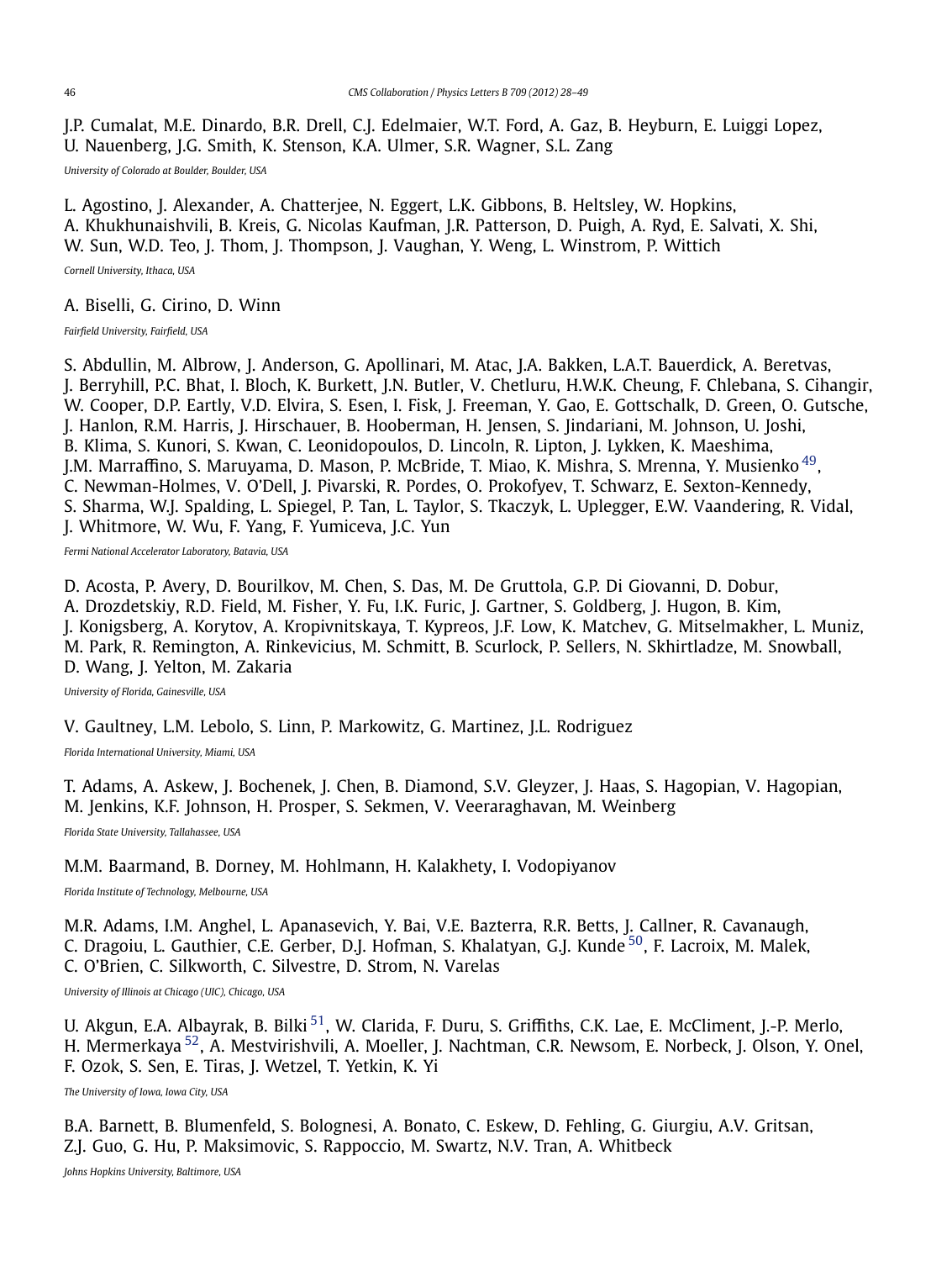## P. Baringer, A. Bean, G. Benelli, O. Grachov, R.P. Kenny Iii, M. Murray, D. Noonan, S. Sanders, R. Stringer, G. Tinti, J.S. Wood, V. Zhukova

*The University of Kansas, Lawrence, USA*

A.F. Barfuss, T. Bolton, I. Chakaberia, A. Ivanov, S. Khalil, M. Makouski, Y. Maravin, S. Shrestha, I. Svintradze

*Kansas State University, Manhattan, USA*

## J. Gronberg, D. Lange, D. Wright

*Lawrence Livermore National Laboratory, Livermore, USA*

A. Baden, M. Boutemeur, B. Calvert, S.C. Eno, J.A. Gomez, N.J. Hadley, R.G. Kellogg, M. Kirn, T. Kolberg, Y. Lu, A.C. Mignerey, A. Peterman, K. Rossato, P. Rumerio, A. Skuja, J. Temple, M.B. Tonjes, S.C. Tonwar, E. Twedt

*University of Maryland, College Park, USA*

B. Alver, G. Bauer, J. Bendavid, W. Busza, E. Butz, I.A. Cali, M. Chan, V. Dutta, G. Gomez Ceballos, M. Goncharov, K.A. Hahn, P. Harris, Y. Kim, M. Klute, Y.-J. Lee, W. Li, P.D. Luckey, T. Ma, S. Nahn, C. Paus, D. Ralph, C. Roland, G. Roland, M. Rudolph, G.S.F. Stephans, F. Stöckli, K. Sumorok, K. Sung, D. Velicanu, E.A. Wenger, R. Wolf, B. Wyslouch, S. Xie, M. Yang, Y. Yilmaz, A.S. Yoon, M. Zanetti

*Massachusetts Institute of Technology, Cambridge, USA*

S.I. Cooper, P. Cushman, B. Dahmes, A. De Benedetti, G. Franzoni, A. Gude, J. Haupt, S.C. Kao, K. Klapoetke, Y. Kubota, J. Mans, N. Pastika, V. Rekovic, R. Rusack, M. Sasseville, A. Singovsky, N. Tambe, J. Turkewitz

*University of Minnesota, Minneapolis, USA*

L.M. Cremaldi, R. Godang, R. Kroeger, L. Perera, R. Rahmat, D.A. Sanders, D. Summers

*University of Mississippi, University, USA*

E. Avdeeva, K. Bloom, S. Bose, J. Butt, D.R. Claes, A. Dominguez, M. Eads, P. Jindal, J. Keller, I. Kravchenko, J. Lazo-Flores, H. Malbouisson, S. Malik, G.R. Snow

*University of Nebraska-Lincoln, Lincoln, USA*

U. Baur, A. Godshalk, I. Iashvili, S. Jain, A. Kharchilava, A. Kumar, S.P. Shipkowski, K. Smith, Z. Wan

*State University of New York at Buffalo, Buffalo, USA*

G. Alverson, E. Barberis, D. Baumgartel, M. Chasco, D. Trocino, D. Wood, J. Zhang

*Northeastern University, Boston, USA*

A. Anastassov, A. Kubik, N. Mucia, N. Odell, R.A. Ofierzynski, B. Pollack, A. Pozdnyakov, M. Schmitt, S. Stoynev, M. Velasco, S. Won

*Northwestern University, Evanston, USA*

L. Antonelli, D. Berry, A. Brinkerhoff, M. Hildreth, C. Jessop, D.J. Karmgard, J. Kolb, K. Lannon, W. Luo, S. Lynch, N. Marinelli, D.M. Morse, T. Pearson, R. Ruchti, J. Slaunwhite, N. Valls, M. Wayne, M. Wolf, J. Ziegler

*University of Notre Dame, Notre Dame, USA*

B. Bylsma, L.S. Durkin, C. Hill, P. Killewald, K. Kotov, T.Y. Ling, M. Rodenburg, C. Vuosalo, G. Williams

*The Ohio State University, Columbus, USA*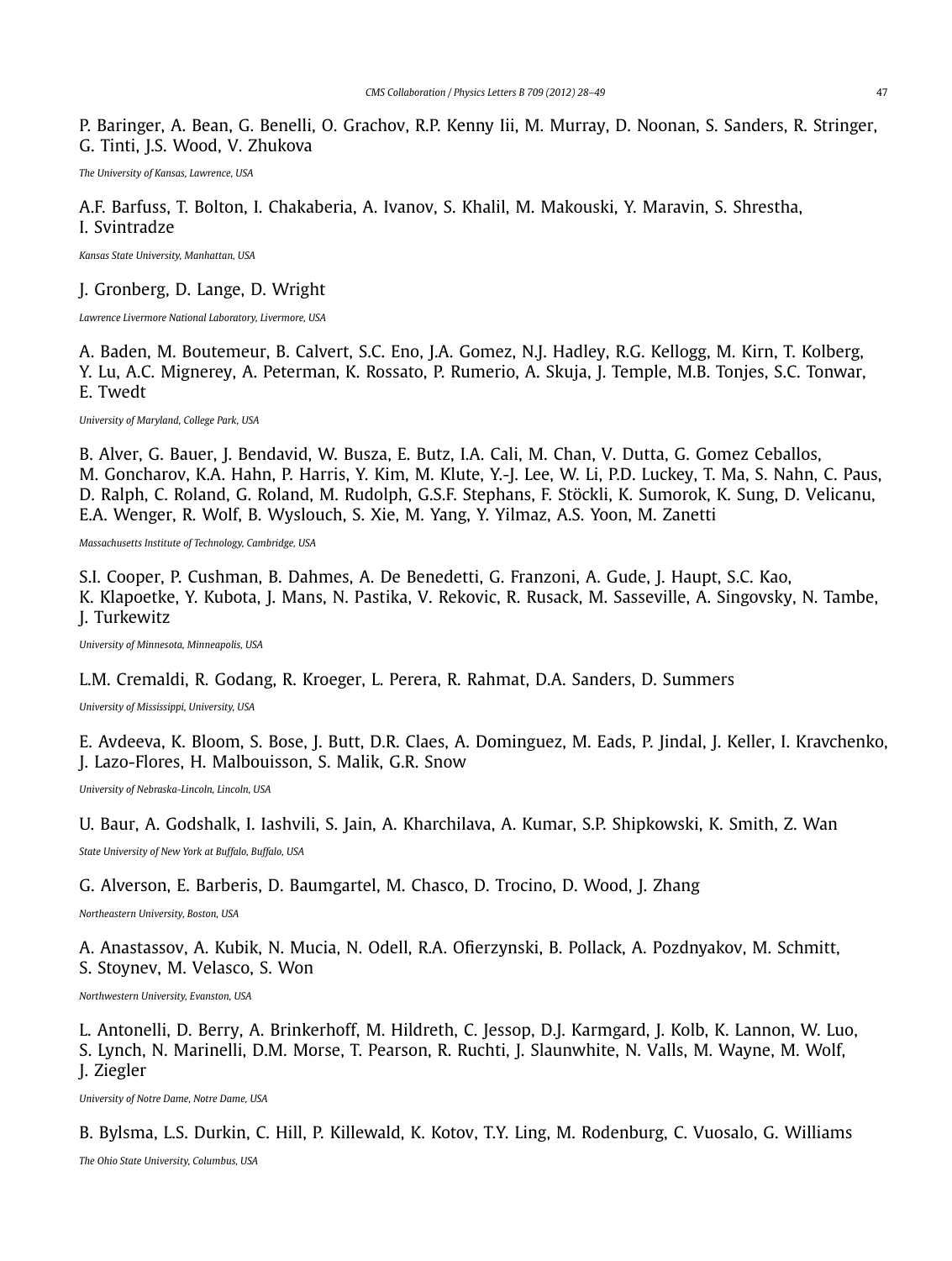N. Adam, E. Berry, P. Elmer, D. Gerbaudo, V. Halyo, P. Hebda, J. Hegeman, A. Hunt, E. Laird, D. Lopes Pegna, P. Lujan, D. Marlow, T. Medvedeva, M. Mooney, J. Olsen, P. Piroué, X. Quan, A. Raval, H. Saka, D. Stickland, C. Tully, J.S. Werner, A. Zuranski

*Princeton University, Princeton, USA*

J.G. Acosta, X.T. Huang, A. Lopez, H. Mendez, S. Oliveros, J.E. Ramirez Vargas, A. Zatserklyaniy

*University of Puerto Rico, Mayaguez, USA*

E. Alagoz, V.E. Barnes, D. Benedetti, G. Bolla, L. Borrello, D. Bortoletto, M. De Mattia, A. Everett, L. Gutay, Z. Hu, M. Jones, O. Koybasi, M. Kress, A.T. Laasanen, N. Leonardo, V. Maroussov, P. Merkel, D.H. Miller, N. Neumeister, I. Shipsey, D. Silvers, A. Svyatkovskiy, M. Vidal Marono, H.D. Yoo, J. Zablocki, Y. Zheng

*Purdue University, West Lafayette, USA*

S. Guragain, N. Parashar

*Purdue University Calumet, Hammond, USA*

A. Adair, C. Boulahouache, V. Cuplov, K.M. Ecklund, F.J.M. Geurts, B.P. Padley, R. Redjimi, J. Roberts, J. Zabel

*Rice University, Houston, USA*

B. Betchart, A. Bodek, Y.S. Chung, R. Covarelli, P. de Barbaro, R. Demina, Y. Eshaq, A. Garcia-Bellido, P. Goldenzweig, Y. Gotra, J. Han, A. Harel, D.C. Miner, G. Petrillo, W. Sakumoto, D. Vishnevskiy, M. Zielinski

*The Rockefeller University, New York, USA*

A. Bhatti, R. Ciesielski, L. Demortier, K. Goulianos, G. Lungu, S. Malik, C. Mesropian

*The Rockefeller University, New York, USA*

S. Arora, O. Atramentov, A. Barker, J.P. Chou, C. Contreras-Campana, E. Contreras-Campana, D. Duggan, D. Ferencek, Y. Gershtein, R. Gray, E. Halkiadakis, D. Hidas, D. Hits, A. Lath, S. Panwalkar, M. Park, R. Patel, A. Richards, K. Rose, S. Salur, S. Schnetzer, S. Somalwar, R. Stone, S. Thomas

*Rutgers, the State University of New Jersey, Piscataway, USA*

G. Cerizza, M. Hollingsworth, S. Spanier, Z.C. Yang, A. York

*University of Tennessee, Knoxville, USA*

R. Eusebi, W. Flanagan, J. Gilmore, T. Kamon <sup>[53](#page-21-0)</sup>, V. Khotilovich, R. Montalvo, I. Osipenkov, Y. Pakhotin, A. Perloff, J. Roe, A. Safonov, S. Sengupta, I. Suarez, A. Tatarinov, D. Toback

*Texas A&M University, College Station, USA*

N. Akchurin, C. Bardak, J. Damgov, P.R. Dudero, C. Jeong, K. Kovitanggoon, S.W. Lee, T. Libeiro, P. Mane, Y. Roh, A. Sill, I. Volobouev, R. Wigmans, E. Yazgan

*Texas Tech University, Lubbock, USA*

E. Appelt, E. Brownson, D. Engh, C. Florez, W. Gabella, A. Gurrola, M. Issah, W. Johns, C. Johnston, P. Kurt, C. Maguire, A. Melo, P. Sheldon, B. Snook, S. Tuo, J. Velkovska

*Vanderbilt University, Nashville, USA*

M.W. Arenton, M. Balazs, S. Boutle, S. Conetti, B. Cox, B. Francis, S. Goadhouse, J. Goodell, R. Hirosky, A. Ledovskoy, C. Lin, C. Neu, J. Wood, R. Yohay

*University of Virginia, Charlottesville, USA*